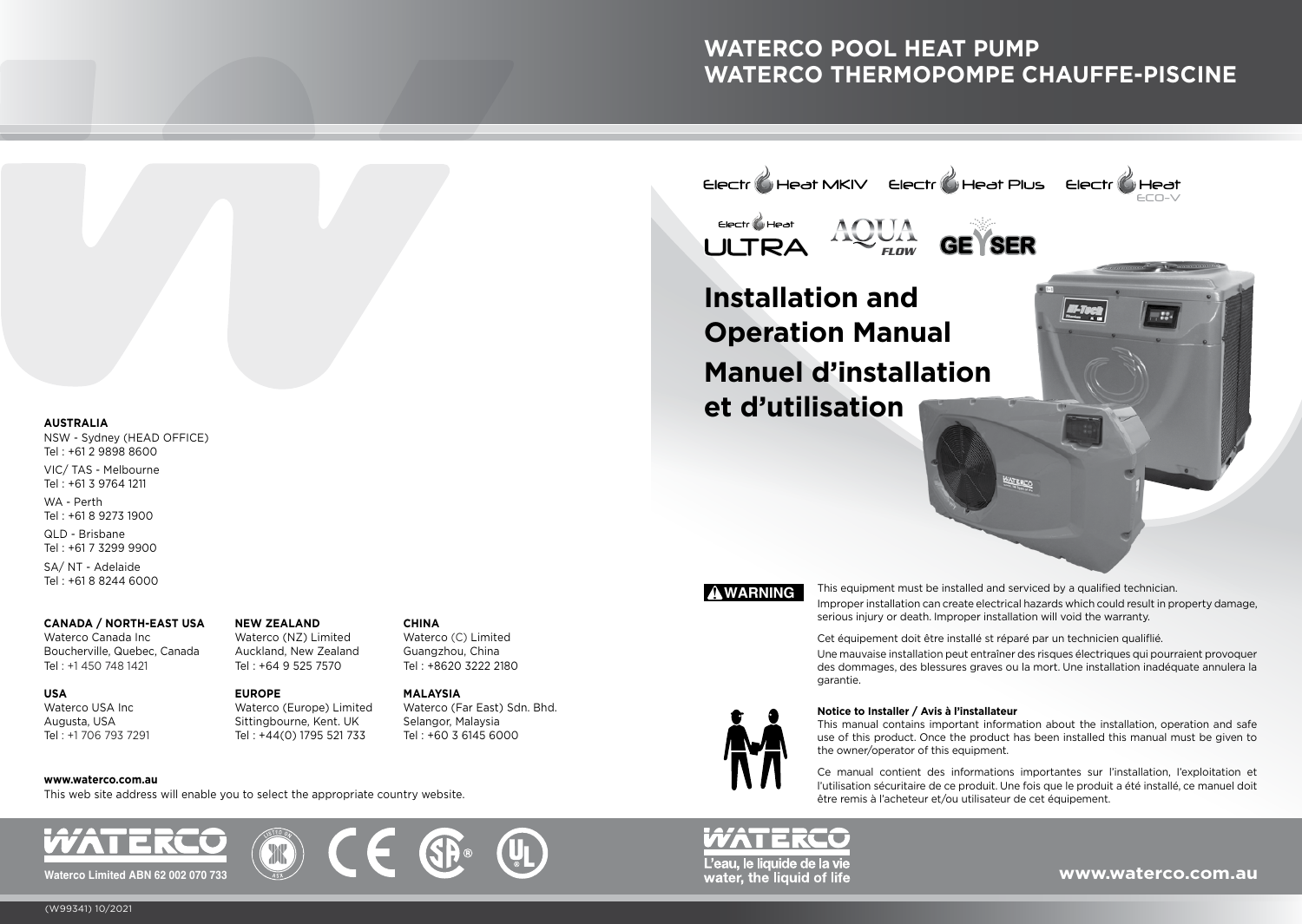# Pool Heat Pump I 02<br> **Table of Content Pump I Content of Content of Content Pump I or Content of Content Pump I or**<br> **IMPORTANT SAFETY INSTRUCTIONS**

| <b>IMPORTANT SAFETY INSTRUCTIONS ------------- 02</b>                   |  |
|-------------------------------------------------------------------------|--|
|                                                                         |  |
| <b>INSTALLATION INSTRUCTIONS -------------------- 05</b>                |  |
|                                                                         |  |
| Installation Clearances -------------------------- 06                   |  |
|                                                                         |  |
| Water Flow Rate --------------------------------- 07                    |  |
|                                                                         |  |
| Plumbing Diagram -------------------------------- 08                    |  |
|                                                                         |  |
| Electrical Connection --------------------------- 09                    |  |
|                                                                         |  |
| Electrical Wire Size -------------------------------- 09                |  |
|                                                                         |  |
| Bonding Diagram -------------------------------- 10                     |  |
| Remote Control Connections ------------------ 11                        |  |
|                                                                         |  |
| OPERATION OF YOUR POOL HEAT PUMP ---------13<br><b>CONTROLLER TYPES</b> |  |
|                                                                         |  |
| Adjustment Of The Bypass Valves ------------- 13                        |  |
| Pool Heat Pump Running Time ---------------- 14                         |  |
| Pool Solar Blanket -------------------------------- 14                  |  |
|                                                                         |  |
| To Start The Pool Heat Pump ------------------- 15                      |  |
| To Stop The Pool Heat Pump ------------------ 15                        |  |
| To Check and Adjust Temperature                                         |  |
|                                                                         |  |
| Temperature Calibration ------------------------ 17                     |  |

To Change Display From Farenheit To Celcius ---------------------------------------------- 18 Defrost for Electroheat Ultra -------------------- 18 Protection Devices --------------------------------18 Codes ----------------------------------------------- 18 **INVERTER POOL HEAT PUMP CONTROLLER** ----- 19 Inverter Controller Operation -------------------------20 Timer Function ------------------------------------ 20 Function Descriptions ----------------------------21 Buzzer ---------------------------------------------- 21 Memory Function --------------------------------- 21

#### **MAINTENANCE OF YOUR POOL HEAT PUMP** ----- 22

| Cleaning drainage holes --------------------------------- 22 |  |
|--------------------------------------------------------------|--|
|                                                              |  |
| Winterising Procedure ---------------------------------- 23  |  |

#### **GENERAL SAFETY INSTRUCTIONS** -----------------24

| Nothing Is Working and The<br>Electronic Control Does Not Operate ---------- 25                                       |  |
|-----------------------------------------------------------------------------------------------------------------------|--|
| Nothing Is Working But The Electronic<br>Control Temperature Displays Digits                                          |  |
| Fan Doesn't Work (the fan blades                                                                                      |  |
| Fan Blades Turn, But Compressor Is Not                                                                                |  |
| Compressor Starts and Stops ------------------- 26                                                                    |  |
| There Is Water Around The Pool Heat                                                                                   |  |
| Pool Heat Pump Has Ice Formed On The<br>Evaporator Coil ----------------------------------- 27                        |  |
| Pool Heat Pump Is Functioning, But Does<br>Not Reach The Desired Temperature                                          |  |
|                                                                                                                       |  |
| Circuit Breaker Trips ------------------------------ 28                                                               |  |
| The Pool Heat Pump Is Noisy ------------------- 29                                                                    |  |
| The Temperature Shown On Pool Heat<br>Pump Is Not The Same That Is<br>Shown By The Pool Thermometer -------------- 29 |  |
| Service Analyser Codes<br>(Standard Models) -------------------------------- 30                                       |  |

## **IMPORTANT SAFETY INSTRUCTIONS**

When using this electrical equipment, basic safety precautions should always be followed, including the following:

#### **READ AND FOLLOW ALL INSTRUCTIONS**

**! WARNING:** Disconnect all AC power during installation and servicing.

**! WARNING:** In order to avoid the possibility of hyperthermia (heat stress) occurring it is recommended the average temperature of the spa - pool water does not exceed  $40^{\circ}$ C.

**! WARNING:** The pool heat pump is not intended for use by persons (including children) with reduced physical sensory or mental capabilities, or lack of experience and knowledge, unless they have been provided supervision or instruction concerning use of the appliance by a person responsible for their safety. Children should be supervised to ensure they do not play with the appliance.

- In certain situations unexpected start up may occur when the appliance is in automatic mode.
- The installer should assess the risk associated with unexpected start-up of this device which, in any circumstance should have no hazardous effect.
- The pool heat pump is not meant to provide safety protection for other devices.
- The pool heat pump should be deactivated if the pool or spa has been drained.
- Waterco pool heat pumps must be installed by a suitably qualified person in accordance with current Regulatory Standards, the applicable Wiring Rules (AS3000) and local statutory authority regulations.
- Parts containing live parts, except parts supplied with safety extra-low voltage not exceeding 12V, must be inaccessible to a person in the spa – pool.
- Parts incorporating electrical components, except remote control devices, must be located or fixed so that they cannot fall into the spa – pool.
- The appliance should be supplied through a residual current device (RCD) having a rated residual operating current not exceeding 30mA.
- An Earth terminal is located inside the wiring enclosure. To reduce the risk of electric shock, this terminal must be connected to the grounding means provided in the electric supply service panel with a continuous copper wire as sized to comply with current Standards and local statutory authorities in relation to the circuit conductors supplying the equipment.
- A cable connector is provided on this unit to connect a suitably sized copper conductor between this unit and any metal equipment, metal enclosures of electrical equipment, metal water pipe, or conduit within 1.5m of the unit via equipotential bonding.

#### **SAVE THESE INSTRUCTIONS.**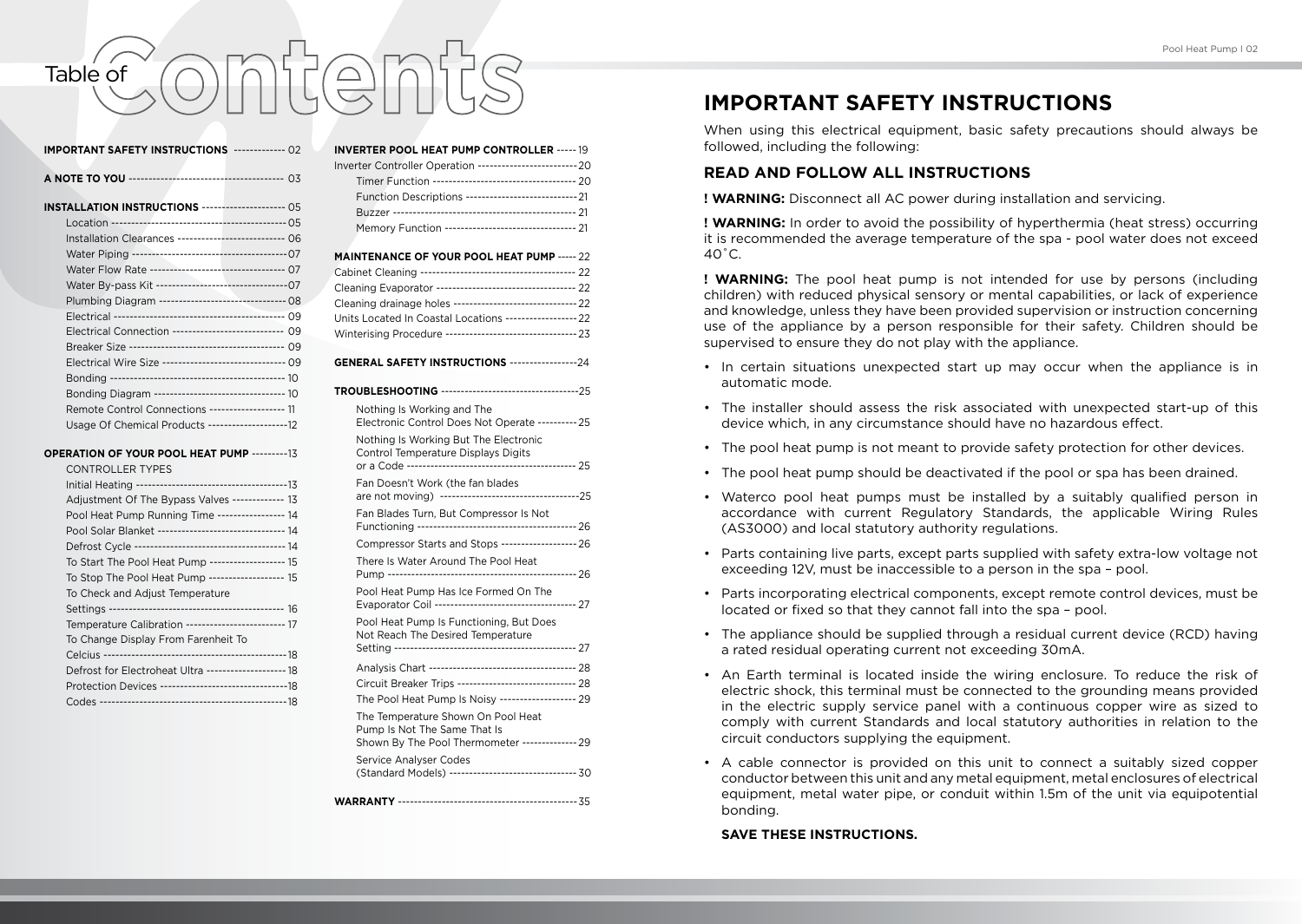# **A NOTE TO YOU**

# *Congratulations!*

Thank you for choosing a Waterco pool heat pump to heat your pool.

Using the latest technology in heat capture, the Waterco pool heat pump converts the energy released by the sun and transfers it efficiently to your swimming pool.

During certain periods it may be necessary to operate your pool heat pump continuously during the day in cooler periods however, this should not be of concern as your Waterco pool heat pump can heat up your pool 80% more economically than the fossil fuel heating or heaters with electric elements.Waterco pool heat pumps are designed specifically to heat up your swimming pool economically.

To appreciate the benefits that the product will bring you, make sure to operate the unit when the atmospheric conditions specified in this document are present in addition of using a solar blanket to minimize heat loss which will influence operating costs and size of the unit required. Pools not covered with a solar blanket lose 2 to 3 times more heat, regardless of types of heating!

#### *Record your model's information.*

**Keep this manual and your original proof of purchase receipt for warranty and future reference.**

On the base of your pool heat pump is a name plate which contains information such as model number, serial number and electrical information.

Please write these down below and have them handy incase of a service call request.

| Serial Number 2008 - 2008 - 2008 - 2008 - 2018 - 2019 - 2019 - 2019 - 2019 - 2019 - 2019 - 2019 - 2019 - 2019 |
|---------------------------------------------------------------------------------------------------------------|
|                                                                                                               |
|                                                                                                               |
|                                                                                                               |
| Dealer Name<br><u> 1980 - Johann Barnett, fransk politiker (d. 1980)</u>                                      |
|                                                                                                               |
|                                                                                                               |
|                                                                                                               |
|                                                                                                               |

To find detailed product information, the location of the nearest dealer or to register your pool heat pump please visit our website www.waterco.com and select your location.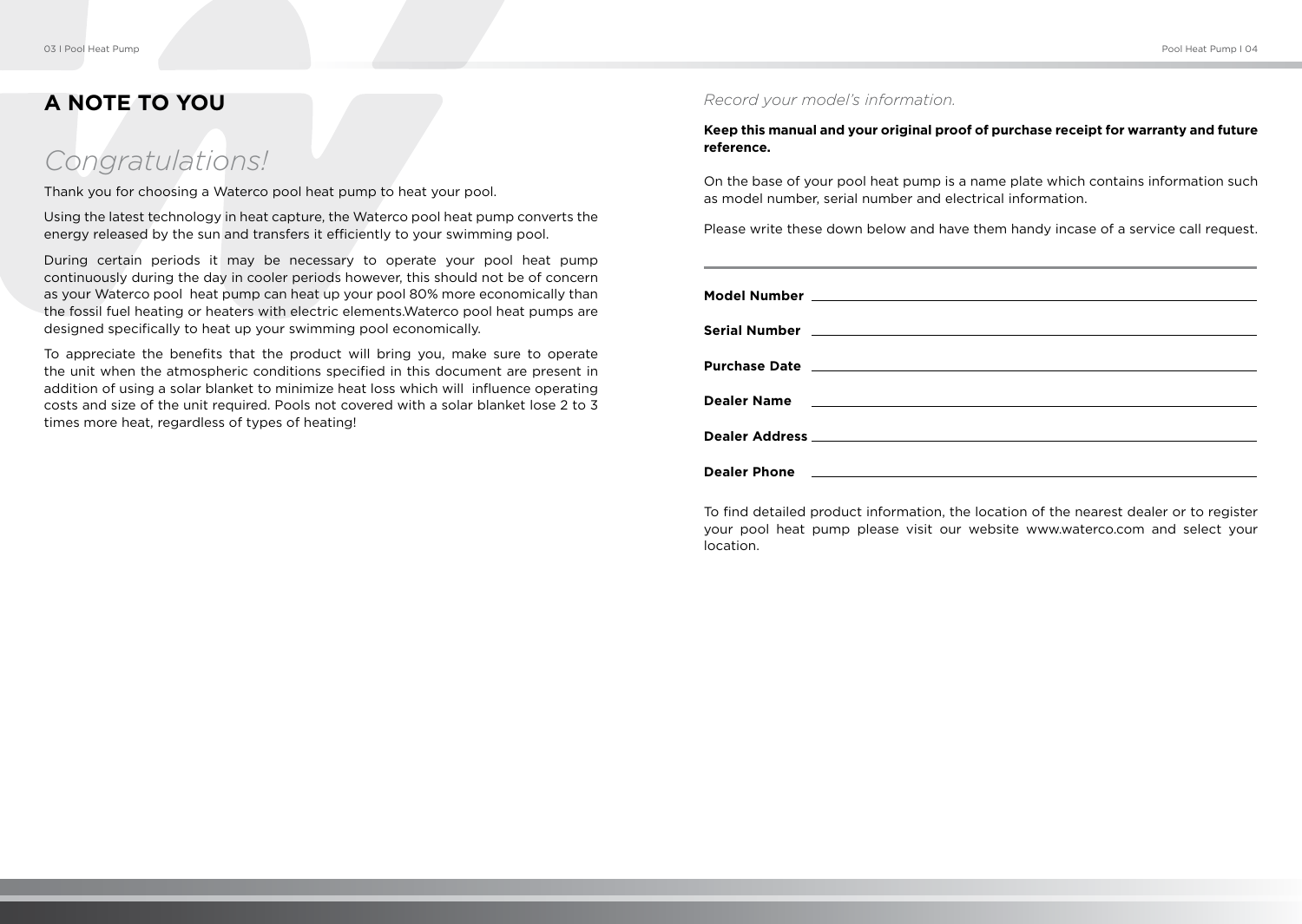## **INSTALLATION INSTRUCTIONS**

#### **Location**

To gain maximum efficiency for your pool heat pump please follow all instructions when "positioning the unit". It is also important to allow clearances for future service and maintenance procedures.

The unit is designed for outdoor installation and should not be installed in a totally enclosed area such as a shed, garage, etc., unless assisted ventilation of the cold exhaust air is provided to ensure adequate air exchange for correct operation.

The unit shall be sited in a well ventilated area in order to avoid trapped cold discharge air. Re-circulation of cold discharged air back into the evaporator coil should be avoided and will greatly reduce unit's heating capacity and efficiency.

The unit should be located as close as practically possible to the existing pool pump and filter to minimize water piping. The use of 90 degree bends and short radius elbows in the water piping should be kept to a minimum.

Mount the unit on a sturdy base, preferably a concrete slab or blocks. The base should be completely isolated from the building foundation or wall to prevent the possibility of sound or vibration transmission into the building. The size of the base should not be less than the base of the pool heat pump.

Use of anti vibration mat between the base of the unit and final installation location material is highly recommended to reduce potential vibration noise issues.

Fitting the supplied hose to the two drainage spigots on the MKV units at rear of the base must be installed prior to final installation.

The unit should be maneuvered into its final position and the anti vibration mounts (supplied by installer) fitted under each foot.

Transportation and Storage

- 1. The heat pump MUST be transported and stored VERTICALLY!
- 2. The heat pump MUST be transported and stored uprightly on a pallet with good package.
- 3. Should the heat pump be laid down, please wait at least 12 hours before switching it on.

## **Installation Clearances**

**Air is pulled through the evaporator coil and discharged through the top or front grill. Clearances must be allowed in front and around the unit for unrestricted air discharge and service access. See Figure 1 and Figure 2. Failure to comply to the set clearances may cause diminished unit performance and reduced unit longevity.**

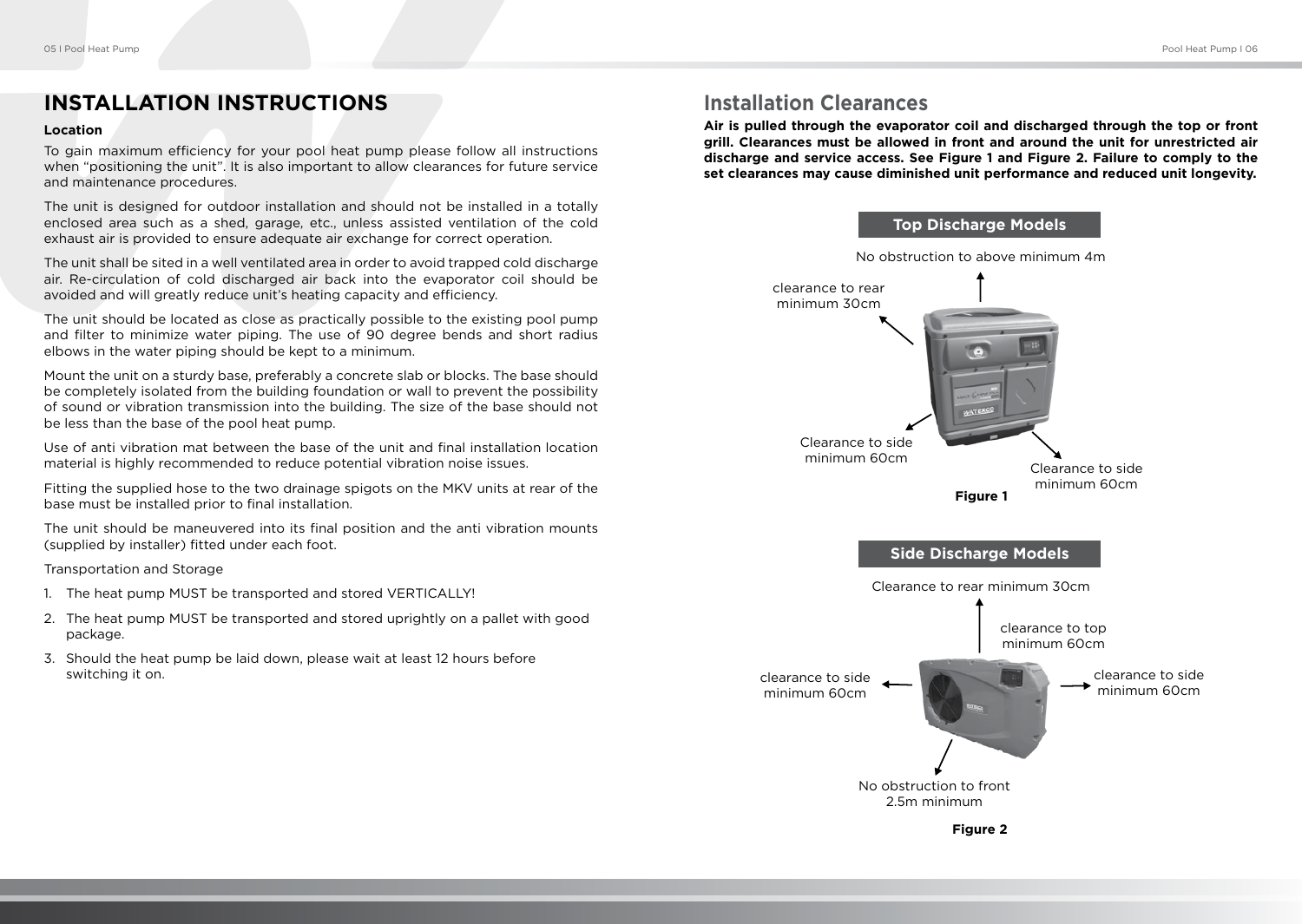#### **Water Piping**

The below plumbing layout must be followed without exception:

- 1. pool pump
- 2. filter
- 3. pool heat pump
- 4. chlorinator (when installed).

Rigid PVC piping is recommended with all joints primed and glued with a suitable PVC adhesive cement. If rigid PVC pipe is not available, a suitable flexible hose of adequate diameter may be utilised with stainless steel clamps. When the piping installation is complete, operate the pool pump and check the system for leaks. Then check the filter pressure gauge to see that excessive pump head pressure is not indicated.

#### **Water Flow Rate**

The recommended water flow rate to ensure maximum heat transfer efficiency is between 120 - 300 litres per minute. The optimal flow rate is the mid point of this range. Use the bypass valve to adjust the flow rate to within the recommended range.

#### **Water By-pass Kit**

A bypass kit consisting of three X two way valves must be installed for adjustment of water flow and ease of service. Waterco offer prefabricated water bypass kits to fit their heat pump domestic range. Ask your local Waterco sales office for details.

## **Plumbing Diagram**



- 1. A check valve or a loop **MUST** be installed between the pool heat pump and any automatic chlorinator to prevent highly chlorine concentrated water from flowing back to the pool heat pump when the pool pump is not running.
- 2. Units which are located below the water level of the swimming pool may require the pressure switch to be adjusted.

This can be checked by the following method:

- i) switch on the water pump and pool heat pump.
- ii) while the pool heat pump is running switch "OFF" the water pump. If the pool heat pump shuts down automatically no further action is required.
- 3. Units which are installed more than 1 metre below water level will require a flocheck valve to be fitted to prevent the heat pump from cycling when no water flow is detected.
- 4. For units installed above the pool water level the return water to the pool valve on the bypass valve set should be closed approximately 15 - 20% to ensure the heat exchanger is completely full of water to allow the heat transfer to occur.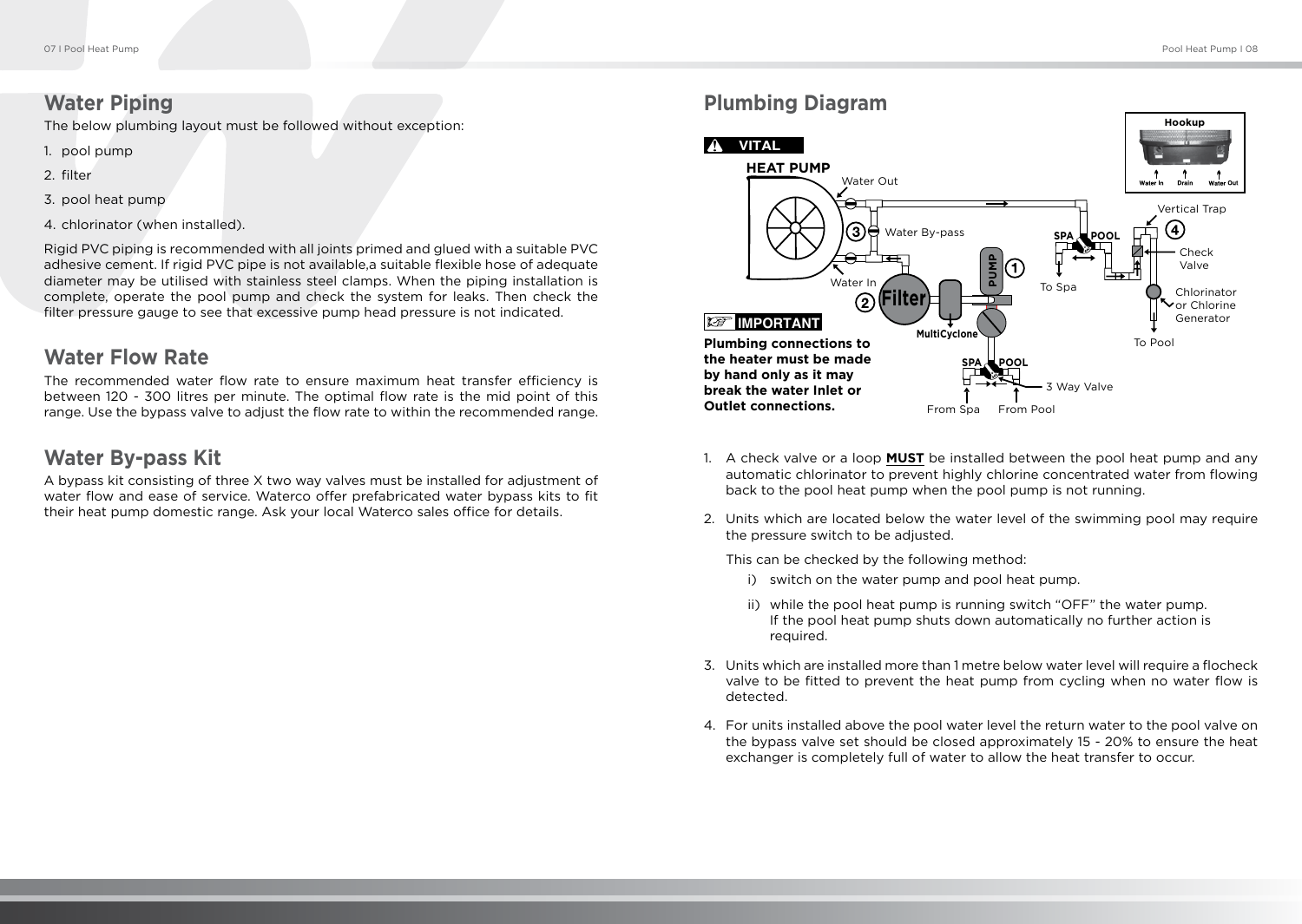#### **IMPORTANT**

#### **Electrical**

**All electrical work should be performed by a fully qualified and licensed electrician in accordance with local electrical codes.**

An adequate circuit breaker and copper wiring must be used. Electrical requirements are available on the name plate of the pool heat pump. It may be necessary to install an earth leakage circuit breaker.

#### **THE POOL HEAT PUMP MUST BE DISCONNECTED BEFORE OPENING THE ACCESS PANEL.** ! **WARNING**

## **Electrical Connection**

| Standard 60 Hz power supply | : 208/240 v - 60Hz-1 phase           |
|-----------------------------|--------------------------------------|
| Standard 50 Hz power supply | : 208/240 v - 50Hz-1 phase           |
| 3 phase power supply        | : $200/230$ v - $50/60$ Hz - 3 phase |
|                             | 380/420 v - 50/60 Hz - 3 phase       |

## **Breaker Size**

Please consult name plate on the base or the side of your pool heat pump for starting amperage and required breaker size.

# **Electrical Wire Size**

Please consult a qualified and licensed electrician.

If the supply cord is damaged, it must be replaced by the manufacturer, its service agent or similarly qualified persons in order to avoid a hazard.

The electrical connection should be made to a wall mounted weatherproof isolator switch or, for corded models a weatherproof electrical outlet.

#### ! **WARNING**

**The power cable ground shall be connected to the electrical panel and to the ground lug of the pool heat pump. An improper installation may be a potential cause of fire, electrical shock or injury.**

# **Bonding**

#### ! **VITAL**

**Because all metals have different electrical potentials, ALL metal and electrical components of the pool system MUST be bonded together.** This includes the metal framework of the pool, the light, the pump, the filter (if metal), the pool heat pump, any automatic chlorine generator, and any other metal or electrical equipment bonded to your pool.

On some older pools, this substructure bond wire may not exist. In these cases, a 3 - 4 foot solid copper rod must be driven into the ground near equipment; all electric and metal components must be bonded to each other, and to the copper rod. Warranty will be voided if system is not properly bonded.

**CAUTION: Some of these systems may leak stray voltage and currents into the water causing severe electrolysis. This dramatically shortens the life of the pool heat pump and will void the warranty.** 

**When an automatic chlorinator is installed on a pool circulation system, it is important the equipment is correctly installed and bonded (earthed). Some systems may leak stray voltage and currents into the water causing severe electrolysis which could shorten the life of the pool heat pump.**

**NOTE: Bonding to pool pump is not required to above ground pool pumps but all other equipment must be bonded.**

# **Bonding Diagram**

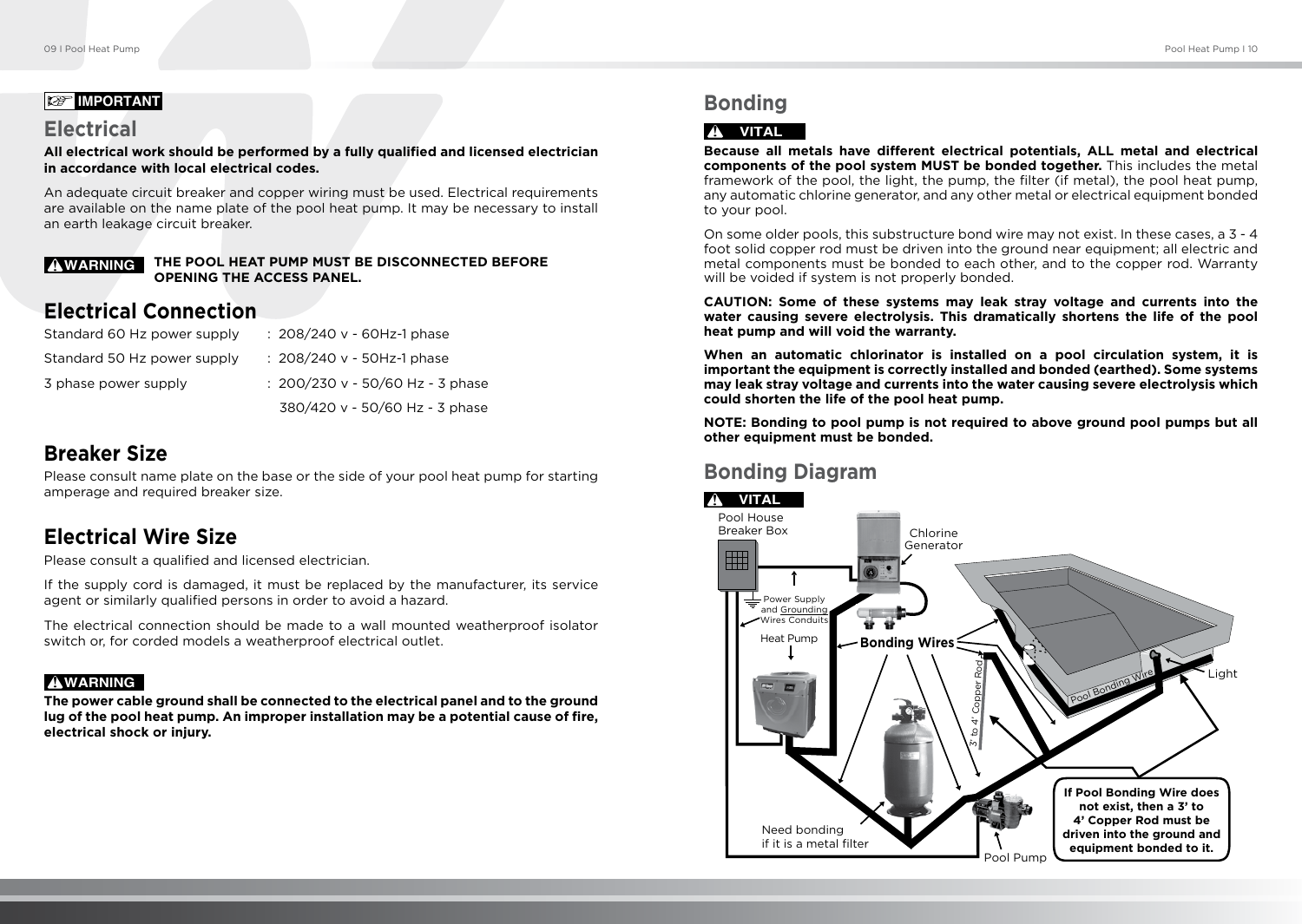#### **Remote Control Connections**

- 1. Switch off power to heat pump at main circuit breaker panel.
- 2. Unbolt and remove the front access panel.
- 3. Open control box cover.
- 4. To connect a 2-Wire Control such as Waterco Aquamaster™, flocheck valve or timer:
	- i) Locate the pressure switch either mounted on the bottom plate of the electrical enclosure or the heat exchanger.
	- ii) Cut one of the cables connected to the pressure switch. Connect the two wires from the Controller Normally Open Contact or flocheck valve to the two ends of the cut cable and make electrically safe. Controller, timer or relay should be sized to handle 24VAC at 0.5 Amp (because it will be completing the 24VAC control board circuit on the heater as shown in Figure 24). Use 1mm2 minimum cable with a minimum 1.2 mm thick insulation rated for a temperature rise of at least 105°C.
- 5. Close control box cover.
- 6. Re-install the access panel. To control heaters that are operated in parallel, connect wiring at same locations on heater Control. It is imperative that each control circuit is isolated from the other control circuits; to avoid that current will flow from one heater to another through the control circuits.

# **Usage Of Chemical Products**

Never add liquid chlorine, granular chlorine, or slow dissolving tablets/pucks into the skimmer basket. This high concentration of chemicals should be avoided.

| Water quality standards that must be strictly adhered to*: |                           |                 |  |
|------------------------------------------------------------|---------------------------|-----------------|--|
| <b>DESCRIPTION</b>                                         | <b>NORMAL RANGE*</b>      | <b>VERIFY</b>   |  |
| <b>PH Level</b>                                            | 7.4 to 7.8                | 1 per week      |  |
| <b>Chlorine Concentration</b>                              | 1.0 to 4.0 PPM            | 1 per 2-3 days  |  |
| <b>Total Alkalinity</b>                                    | 100 to 120 PPM            | 1 per 2-3 weeks |  |
| <b>Total Dissolved Solids</b>                              | Below 1800 PPM Reg. Pool  | 1 per month     |  |
|                                                            | Below 3500 PPM Salt, Pool | 1 per month     |  |
| <b>Calcium Hardness</b>                                    | 200 to 300 PPM            | 1 per month     |  |

\* Warranty can be voided if not maintained within these ranges.



Pressure Switch 2 core cable from controller

cut one wire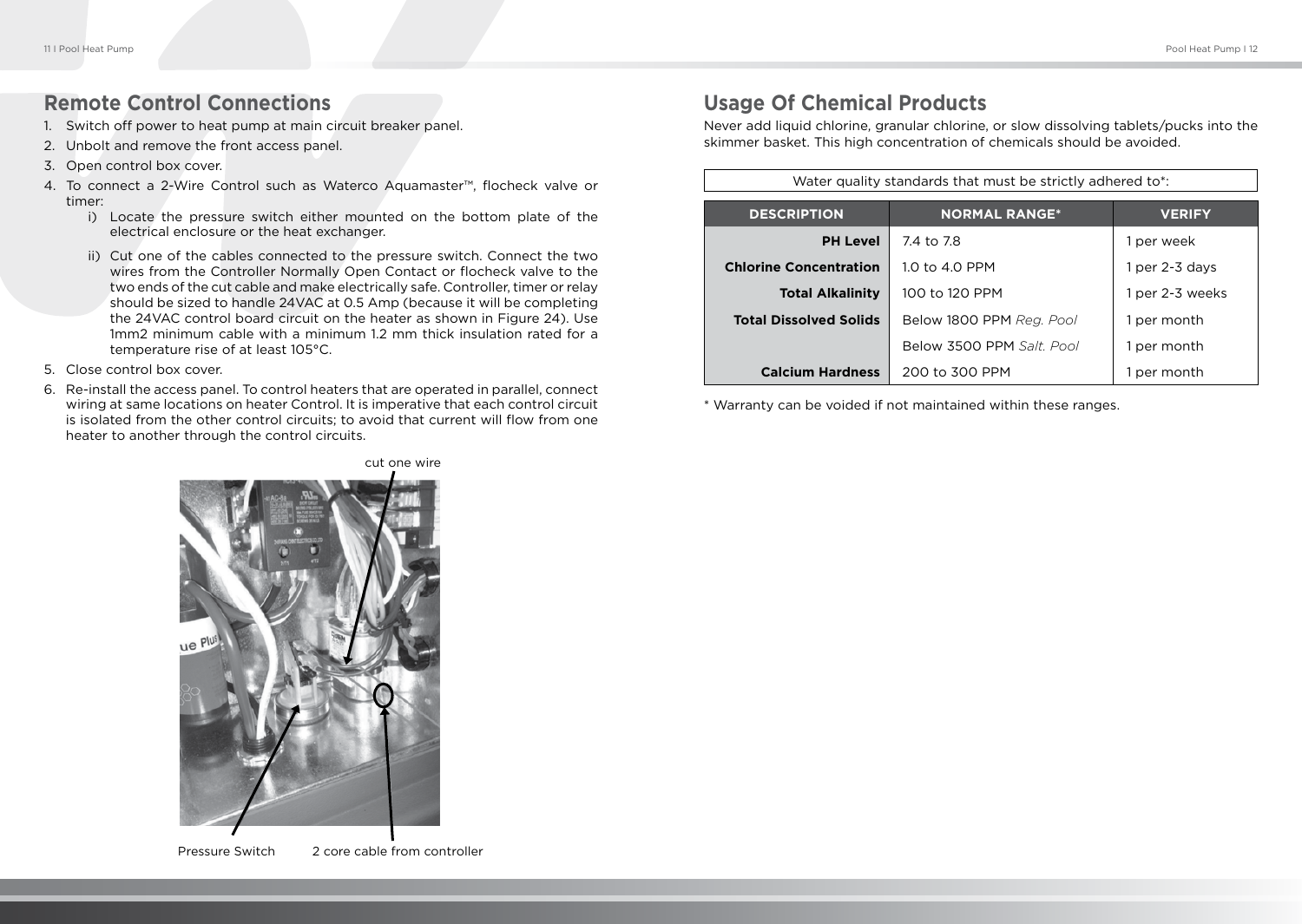#### **OPERATION OF YOUR POOL HEAT PUMP**

#### **Initial Heating**

To achieve initial heating, your pool heat pump and the pool pump may require extended operation until desired temperature is achieved. The initial heating time may vary depending upon the five factors listed below. After initial heating, operating time may be reduced to match daily heat loss.

- 1. Size of the pool.
- 2. How many degrees the water is to be heated.
- 3. Ambient air temperature the warmer the air, the less time required to heat.
- 4. Use of a solar blanket .
- 5. The size of the pool heat pump.

Atmospheric conditions as well as the pool water temperature should not be below the minimum operating temperatures as stated below in order to obtain efficiency and avoid codes from appearing on the electronic control temperature display ; these codes are not generally a problem with the pool heat pump at these conditions and is not covered by the warranty.

If a combination of the atmospheric and water temperatures are below the minimum listed concurrently the pool heat pump should not be operated and be switched off.

Generally, atmospheric conditions (air temperature) will be warmer during day time hours. To accelerate the initial heating period owners may opt to increase the ambient air temperature artificially around the evaporator area of the pool heat pump until the pool water temperature has reached the minimum required as stated below.

For Electroheat Ultra, Inverter and Reversible (XLR) units, they will automatically stop without human intervention.

| Model                         | <b>Atmospheric conditions</b><br>must be above | Pool water temperature<br>must be above |
|-------------------------------|------------------------------------------------|-----------------------------------------|
| l Electroheat Ultra           | $32^{\circ}$ F (0°C)                           | $50^{\circ}$ F (10 $^{\circ}$ C)        |
| Reversible (XLR) and Inverter | 43°F (6°C)                                     | $65^{\circ}$ F (18 $^{\circ}$ C)        |
| All others                    | $52^{\circ}$ F (11 $^{\circ}$ C)               | $65^{\circ}$ F (18 $^{\circ}$ C)        |

## **Adjustment Of The Bypass Valves**

The adjustment may vary according to pool pump size and ambient temperatures.

*ATTENTION: IT IS VERY IMPORTANT THAT THE BYPASS VALVES ARE SET AS DESCRIBED BELOW FOR THE CORRECT FUNCTION OF YOUR POOL HEAT PUMP*

## **Recommended flow rates**

| <b>Electroheat Model</b> | Flow Rate range (LPM) | <b>Electroheat Model</b> | Flow Rate range (LPM) |
|--------------------------|-----------------------|--------------------------|-----------------------|
| <b>MKV</b>               |                       | <b>Plus</b>              |                       |
| 9kW                      | 120 - 230             | 25kW                     | 120 - 230             |
| 12kW                     | 120 - 230             | 31kW                     | 130 - 300             |
| 15kW                     | 120 - 230             | 44 <sub>k</sub> W        | 130 - 300             |
| 19kW                     | 120 - 230             |                          |                       |
| 23kW                     | 120 - 230             |                          |                       |

# **VALVE POSITION OPEI** HEAT PUMP INLET OULE

When the pool water temperature is between 65°F (18°C) and 70°F (21°C) please adjust the bypass valve as shown. Approx. 60% of the water is circulating in the unit.



**VALVE POSITION**

When the pool water temperature is between 70°F (21°C) and 78°F (26°C) please adjust the bypass valve as shown. Approx. 80% of the water is circulating in the unit.

#### **VALVE POSITION**



When the pool water temperature is above 79°F (26°C) please close the bypass valve as shown. 100% of the water is circulating in the unit.

# **Pool Heat Pump Running Time**

Most units should be sized to operate during the pool filtering cycle time of 8-12 daytime hours daily during warmer months and up to 8 hours daily during the daytime in winter months. On warmer days the pool heat pump will run less because the heat loss will be less.

#### **IMPORTANT**

#### **Condensation**

**Your pool heat pump will accumulate condensed water (approx. 1 to 1.5 gallons or 4 to 6 litres per hour), therefore causing water to drain out of the unit base. In order to avoid water accumulation, you may use decorative rocks around the concrete slab or a basin under the unit.** *(Please note this is a normal characteristic of a pool heat pump and not a service or warranty issue.)*

# **Pool Solar Blanket**

A pool solar blanket should be used whenever possible. Blankets minimize heat loss through evaporation and conserve heat in your pool. Un-blanketed pool can lose 2-3 times more heat than a blanketed pool.

## **Defrost Cycle**

When any of the following conditions occur the electronic control of your unit will activate a defrost mode until all frost from the evaporator has melted. Condensation of water on the evaporator coil tends to frost up quicker when the following occur.

- 1. When atomospheric conditions are as stated above;
- 2. When the evaporator is dirty;
- 3. When installation clearances are not respected.

Defrost is activated for between 3 to 20 minutes.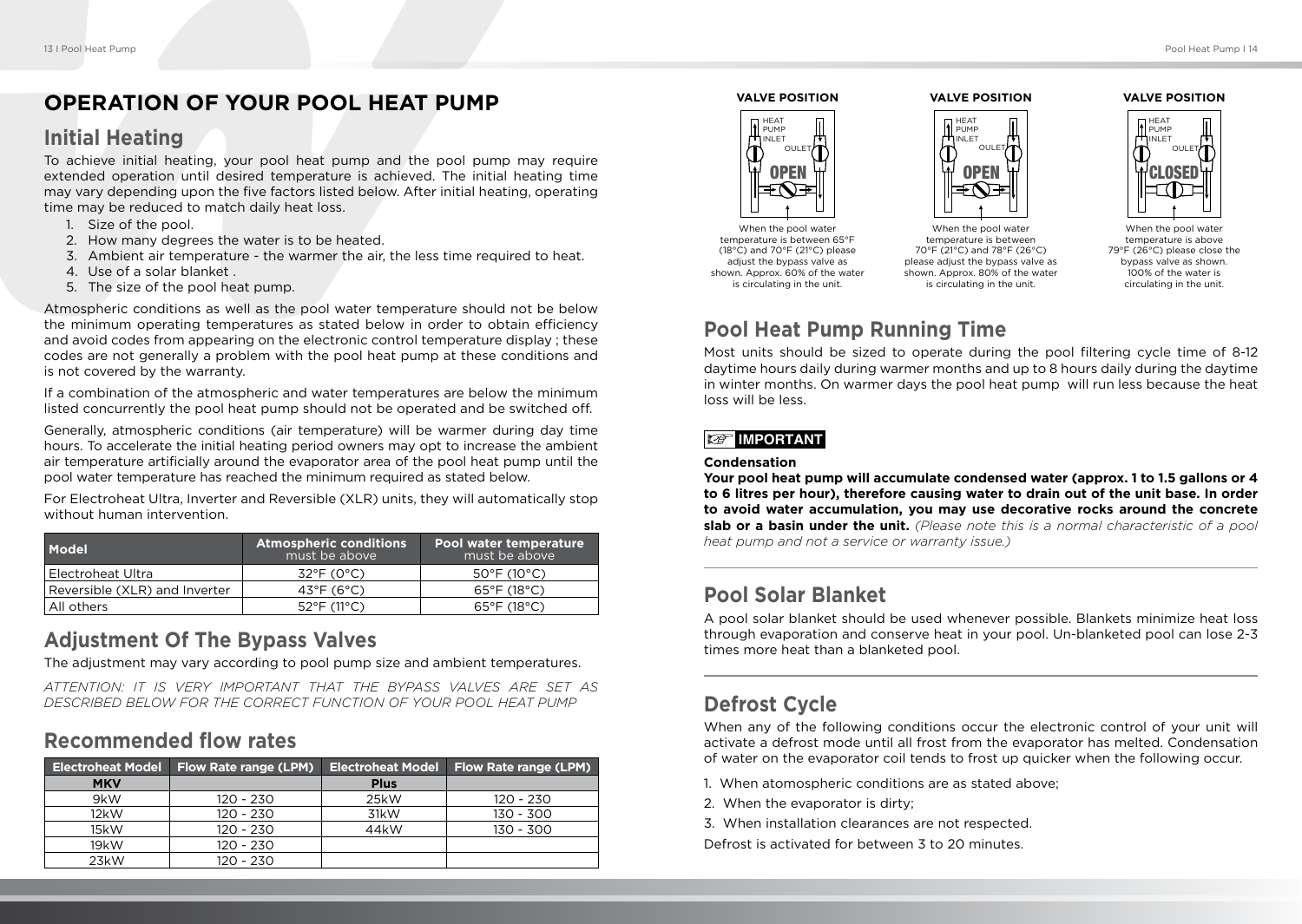## **CONTROLLER TYPES**

**Electronic Control with Diagnostics for Standard Models and Electronic Control with Diagnostics for Reversible de-icing Models**





**Electronic Control with diagnostics**

**Reversible (XLR) electronic control with diagnostics**

#### **To Start The Pool Heat Pump**

Press the button on the electronic control ON/OFF to start the pool heat pump. The temperature display will show the pool water temperature flowing in your pool heat pump and the fan motor starts (fan blade turns) but the compressor does not start.

The temperature display flashes until the compressor starts and when the timer will complete its cycle of 3 to 5 minutes. After 5 minutes, the compressor starts and the temperature on the display stops flashing.

You can now program the desired temperature for the pool water.

#### **To Stop The Pool Heat Pump**

The pool heat pump can be stopped by pressing the **ON/OFF** button once.

## **To Check and Adjust Temperature Settings**

To program the desired water temperature, press BOTH the UP and DOWN arrow keys at the same time until the temperature degree displays change degree, then release them.

Press the UP arrow or DOWN arrow to program the desired temperature. The temperature setting will automatically flash and will be saved. The display temperature will be revert back to the pool water temperature when all keys have remained untouched for 5 seconds.

To change the temperature display from Fahrneheit (°F) to Celcius (°C). Press, the button °C/°F. The led below the °F or °C will be lit to indicate the current selection.

Note: The pool heat pump will cut out at once when the programmed temperature has been reached.





**Electronic Control with diagnostics**

**Reversible (XLR) electronic control with diagnostics**

In addition to controlling the temperature of the water, this electronic control informs you on the operation of your pool heat pump or any faults that may arise by displaying codes on the temperature display.

When the unit is in defrost mode the code **"DEF"** is dispalyed on the temperature display. This under normal conditions is not considered to be a fault.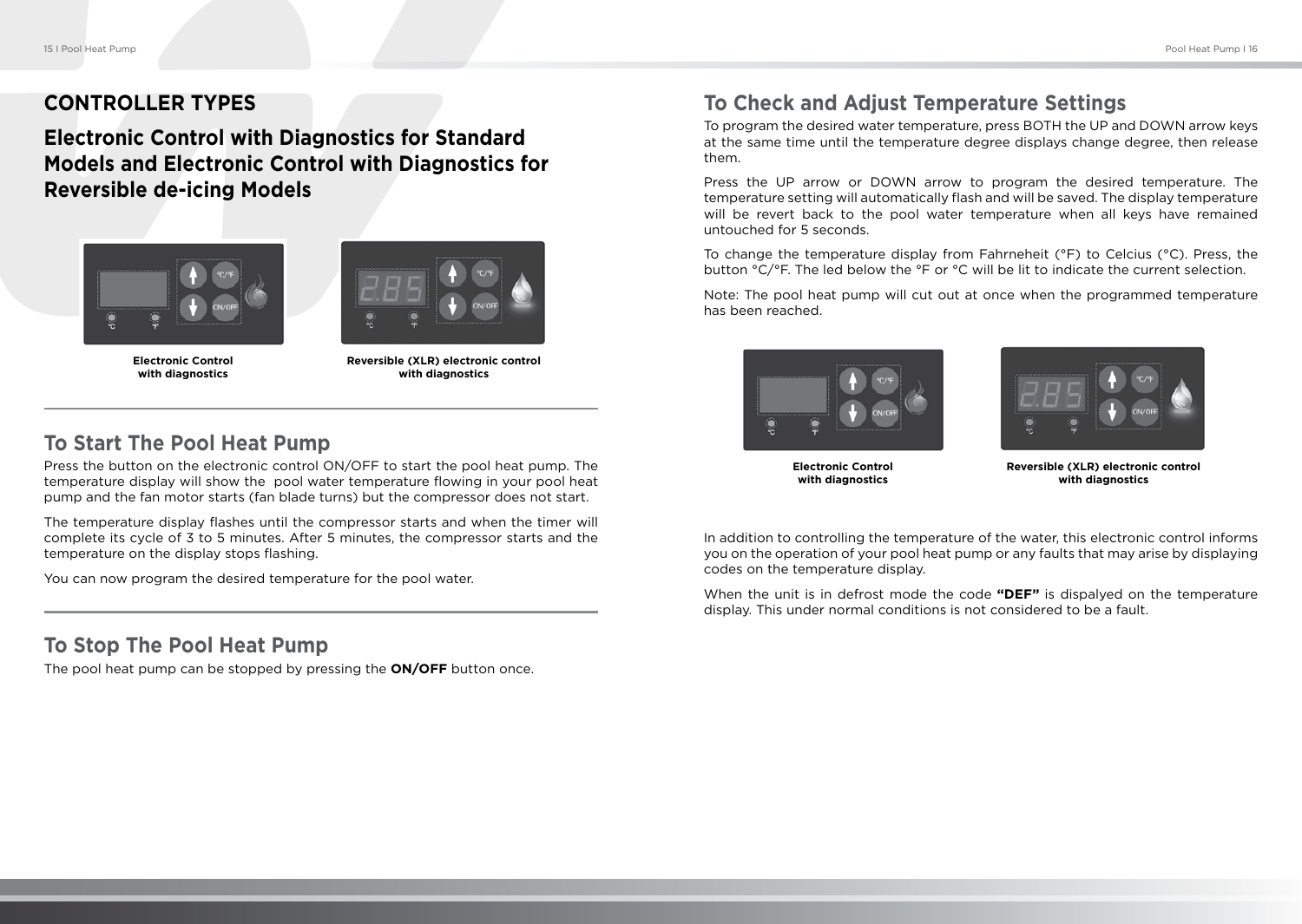#### **Temperature Calibration**

It is possible to have a temperature variation between the water in the swimming pool and the reading of the pool heat pump temperature probe (sensor).

Example:if the water in the pool is 26°C (80°F) and the heat pump electronic control displays 24°C (76°F).

To calibrate this variation, perform the following procedure:

- 1. With the use of an accurate thermometer read the pool water temperature (e.g:  $26^{\circ}$ C).
- 2. Read the temperature displayed on the pool heat pump electronic control (eg: 24°C).
- 3. To determine the differential subtract the pool water temperature from the pool heat pump displayed temperature,  $26 - 24 = 2^{\circ}$ C. Therefore we must compensate for the 2°C variation.
- 4. Press **BOTH** the **UP** and **DOWN** arrow keys until the programmed temperature is displayed (the temperature you have previously set) then release both buttons.
- 5. Press the **ON/OFF** button and release.
- 6. Using the UP and DOWN arrows, enter the calibration value,  $(2^{\circ}C)$ . In this case, by pressing the UP arrow twice.
- 7. After 5 seconds when all the buttons have remained untouched , the display temperature will show the pool water temperature as per your thermometer. If this is the case the calibration process was successful.

# **To Change Display From Farenheit To Celcius**

- 1. Press and release the SET key until **F-C** appears on the temperature display.
- 2. Whilst **F-C** is still on the display Press and release the **UP** or **DOWN** arrow key until C is displayed.
- 3. Release all keys and the control will now be set for Celcius. (do not press any other keys for 5 seconds)

To go back to Farenheit follow the same instructions above, however when you are at step 2, F will need to be shown on the display before releasing all keys.

## **Defrost for Electroheat Ultra**

During the defrost cycle, the fan motor stops working and the hot gas is injected into the evaporator to melt the frost. However, when the pool heat pump makes 5 consecutive cycles (heating and defrost) in less than 15 minutes, the unit goes into protection mode to avoid inefficient use of electricity. These frequent defrost cycle's mean that the conditions of ambient temperature and humidity do not allow to heat your pool water. The FS4 code will be displayed on the electronic control. Refer to the section titled ¨ Service Analyser Codes ¨ to validate what you should do.

## **Protection Devices**

The integrity and performance of your pool heat pump and its components are protected by internal safety controls. In normal use, your Waterco unit should never reach the thermal protection level. However, if it should happen, you should identify the stated code on the temparature display and refer to Service Analyser codes.

#### **Codes**

If a code appears on the electronic control refer to Service Analyser codes (all standard models) on page 29.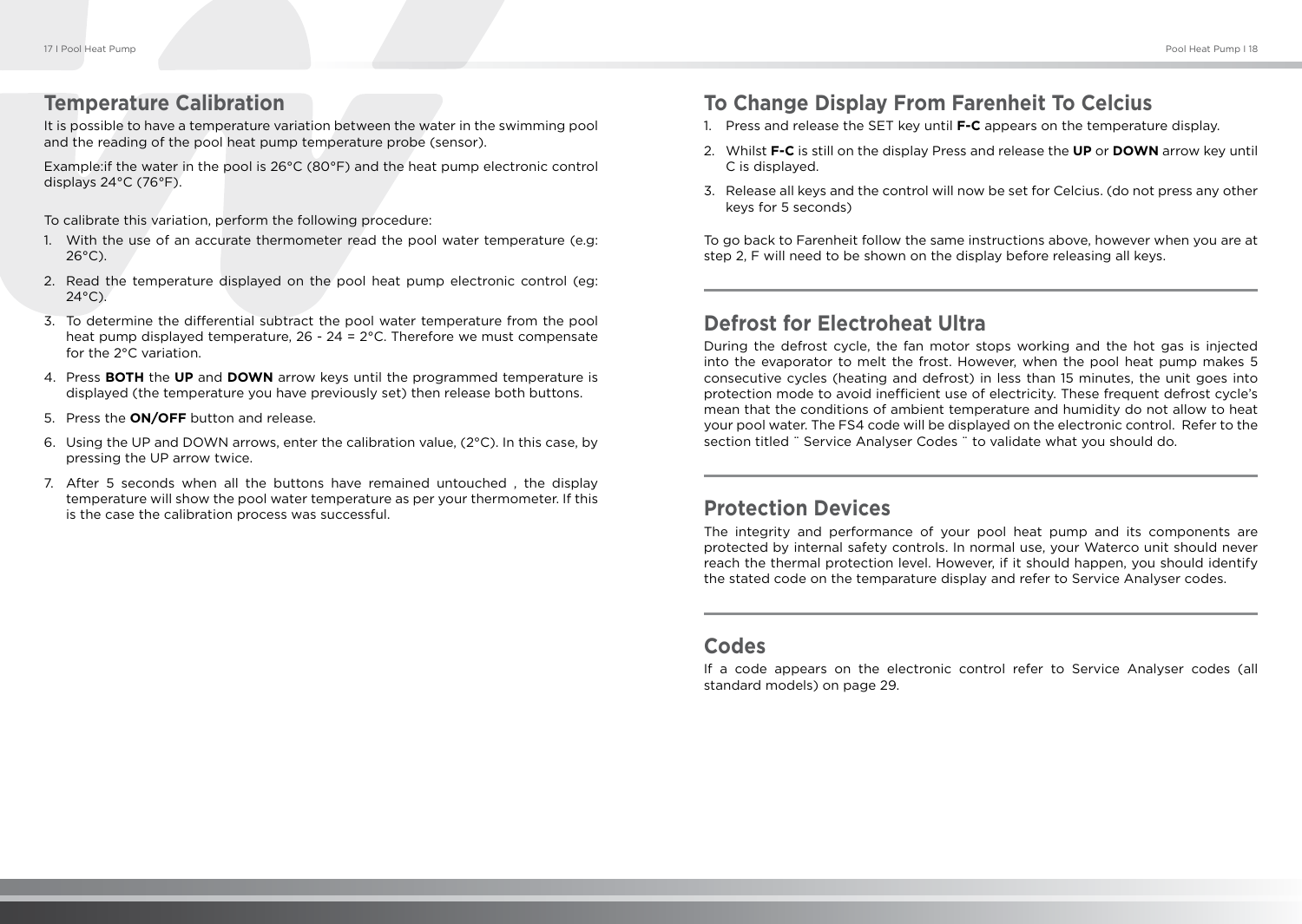# **INVERTER POOL HEAT PUMP CONTROLLER ECO-V 12kW top vent**

This controller applies to DC inverter air source pool heat pumps, for heating.





**Heating** 



Clock/ Timer/ Function Display



Clock Adjustment Icon



On Timer Icon Off Timer Icon



Temperature Display - the numerals on the left side indicate the set water temperature. The numerals on the right side of the display indicate the pool water temperature.



Temperature Icon (in degree Celsius)

Function Settings Icon



**SFT** 

,

Keypad button lock is active



Set Temperature Icon

When heating mode is selected the units operating speed is indicated as follows - one bar - low speed, two bars - medium speed and three bars - high speed. The unit also has an AUTO mode where the units heating rate is automatically selected according to the air, set and pool water temperatures.

# **Inverter Controller Operation**

Button functions are as indicated below:



' button: Press briefly then release to switch the machine on/off, press 3 seconds to lock or unlock buttons.

(Up),  $\sqrt[n]{\ }$  (Down) buttons: To set temperature, off timer, to increase or decrease parameters.

button: Press briefly then release for on and off timer functions, press 3 seconds to set clock.

' button: Press briefly then release to set low-auto when set to heat, intermediatefrequency, high-frequency and auto when set to heat.

button: Press 3 seconds to switch between cooling, heating and automatic mode.

## **Timer Function**

- 1. A 24hr timer function is included in the units controller which may be set in one minute increments.
- 2. On timer function: When the heat pump is switched off, enter the settings menu and set the on timer to switch the unit on automatically.
- 3. Off timer function: When the heat pump is switched on, enter the settings menu and set the off timer to switch the unit off automatically.
- 4. The timer function may repeat and is only deactivated when the ON / OFF button is selected.
- 5. Timer error is less than 1min/h.

Note: Timer time is calculated based on Clock time.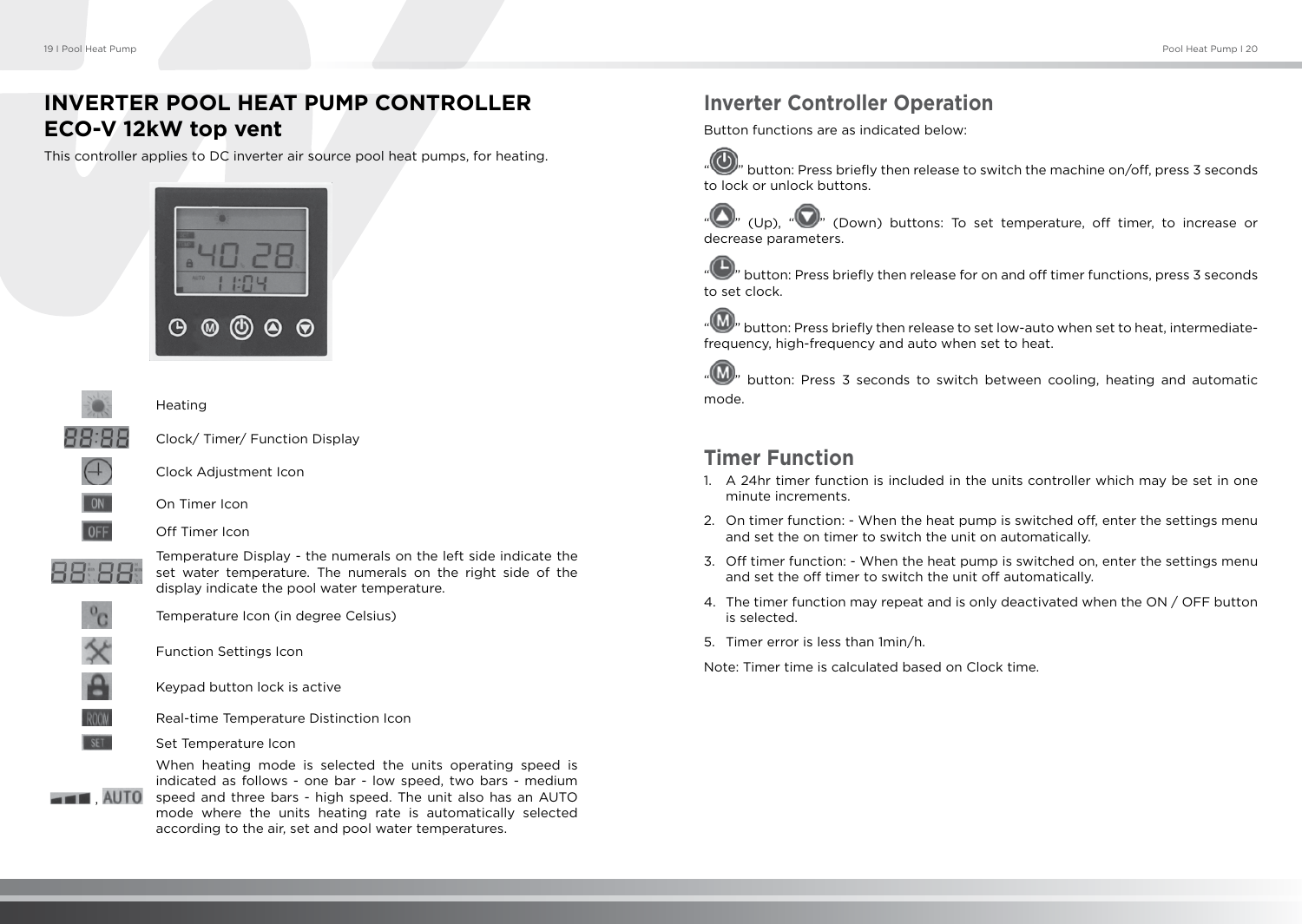#### **Function Descriptions**

- 1. When power to the unit is switched on the controller display will illuminate.
- 2. Use the UP and DOWN arrow buttons on the keypad to adjust. Adjustable functions: For users, the current temperature, flash, " " and " " to adjust, press ON/OFF button to return to the current status. To fully adjust cooling, heating, automatic temperature, users need to enter cooling, heating and automatic mode respectively for adjustment.
- 3. In auto mode, the units operating speed is displayed on screen.
- 4. Backlight will be illuminated when buttons are pressed. Backlight will be turned off if button is not pressed in 1 minute.

#### **Buzzer**

Under any operation, a buzzer will sound when any button on the keypad is pressed. When the unit reports a fault the buzzer will be silent and the code will be displayed on the controller screen.

#### **Memory Function**

The heat pump controller should memorise ON / OFF status, operating mode, parameter and timer settings. When power is connected and the heat pump is switched on, the unit will start operation based on the settings when power was switched off previously.

#### **MAINTENANCE OF YOUR POOL HEAT PUMP**

Waterco pool heat pumps have been specifically engineered to give you years of satisfaction and enjoyment in the pool.

# **Cabinet Cleaning**

To clean the plastic surfaces use mild soapy water and a soft clean cloth. Never use solvents or abrasives.

#### **Cleaning Evaporator**

The evaporator at the rear of the unit must be kept clean and un-obstructed in order for your pool heat pump to have better efficiency and avoid problems which may void your warranty. The dirt collected in the evaporator can be removed with a gentle water spray and the use of a soft brush. Be careful not to damage the aluminum fins.

## **Cleaning drainage holes**

The condensate drainage holes in the base of the unit must be kept free of debris. Blocked drainage holes may cause water to collect in the unit and become stagnant or, interfere with electrical components and wiring.

Issues caused by blocked drainage holes in the base of the unit are not covered under warranty.

#### **Units Located In Coastal Locations**

Care and maintenance procedures for Waterco Pool Heat Pumps installed in coastal locations.

Exposure to salt may result in evaporator coil damage shortening the life of the equipment.

Electroheat MKV & Plus pool heat pumps are fitted with evaporators treated with hydrophilic blue fin technology. The advantages are:

The epoxy coating on the coils prevents accumulation of salt, acid, dust and water deposits which minimises the effects of corrosion.

Hydrophilic blue fin condensers do not allow water droplets to accumulate which can increase the efficiency of the pool heat pump.

Pool heat pumps located within 1 kilometre from the coast should be given a monthly rinse with potable water straight from the garden hose connected to the municipal water system to remove the salt build up on the evaporator coil and exposed metal surfaces.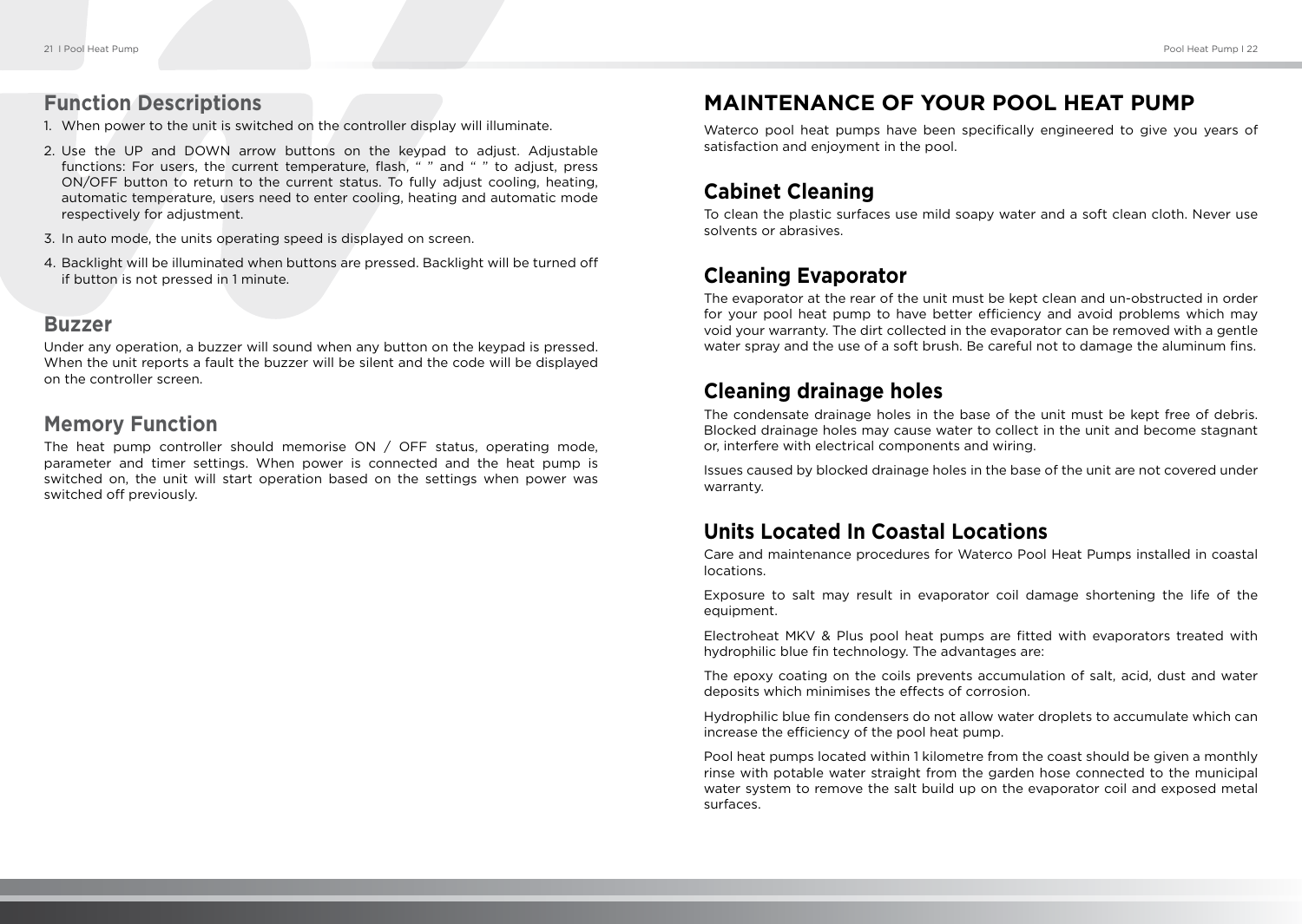# **Winterising Procedure**

#### ! **VITAL**

If the pool heat pump is stored in a place where the temperature drops below the freezing point of 0°C (32°F); it is **mandatory that the water accumulated in the pool heat pump be drained completely before freezing weather prevails. Improper winterizing may damage the pool heat pump and will void the warranty.**

- Turn the pool heat pump **"OFF".**
- Turn the pool heat pump breaker **"OFF".**
- The water piping **MUST** be disconnected to drain the pool heat pump's heat exchanger in preparation for winter.
- Once the piping is disconnected, the pool heat pump's heat exchanger **MUST** be emptied; the use of a water vacuum cleaner is strongly recommended or if you do not have this tool you may tilt the unit (75°) until all the water is out.
- It is recommended that pool heat pump's heat exchanger is rinsed out with a gentle water spray at the inlet and outlet water connections of the pool heat pump and then drain the heat exchanger again.
- With the help of 2 pool return winter plugs, block the water Inlet and Outlet connections to prevent access by vermin.
- Clean the drainage holes located at the bottom of the base of the unit.
- Unit may be covered for the winter.
- It is also possible to fill the heat exchanger with pool anti-freeze, but ensure that the antifreeze contains an elevated pH to prevent corrosion. This is optional and requires appropriate hardware.

## **GENERAL SAFETY INSTRUCTIONS**

#### **DO NOT DEPRIVE YOUR POOL HEAT PUMP OF WATER FLOW FOR MORE THAN 24 HOURS WITHOUT DRAINING IT. Make sure you leave the bypass valves as shown in Figure 1.**

At the end of each season, when the pool heat pump is no longer in use, and proper pool water chemistry is not maintained, it should be disconnected from the water line and drained to prevent any possible corrosion or damage to the pool heat pump. Refer to Figure 1 below or winterising procedure (page 23).



**IN**

**OUT**

When your valves position are as shown on Figure 1, the water is bypassing the pool heat pump.

When your valves position are as shown on Figure 2, the water is going through the pool heat pump.

**Figure 1**

**Figure 2**

*The valves shown above may be different to the ones installed on your system. Please ensure you understand how your bypass valve operates.*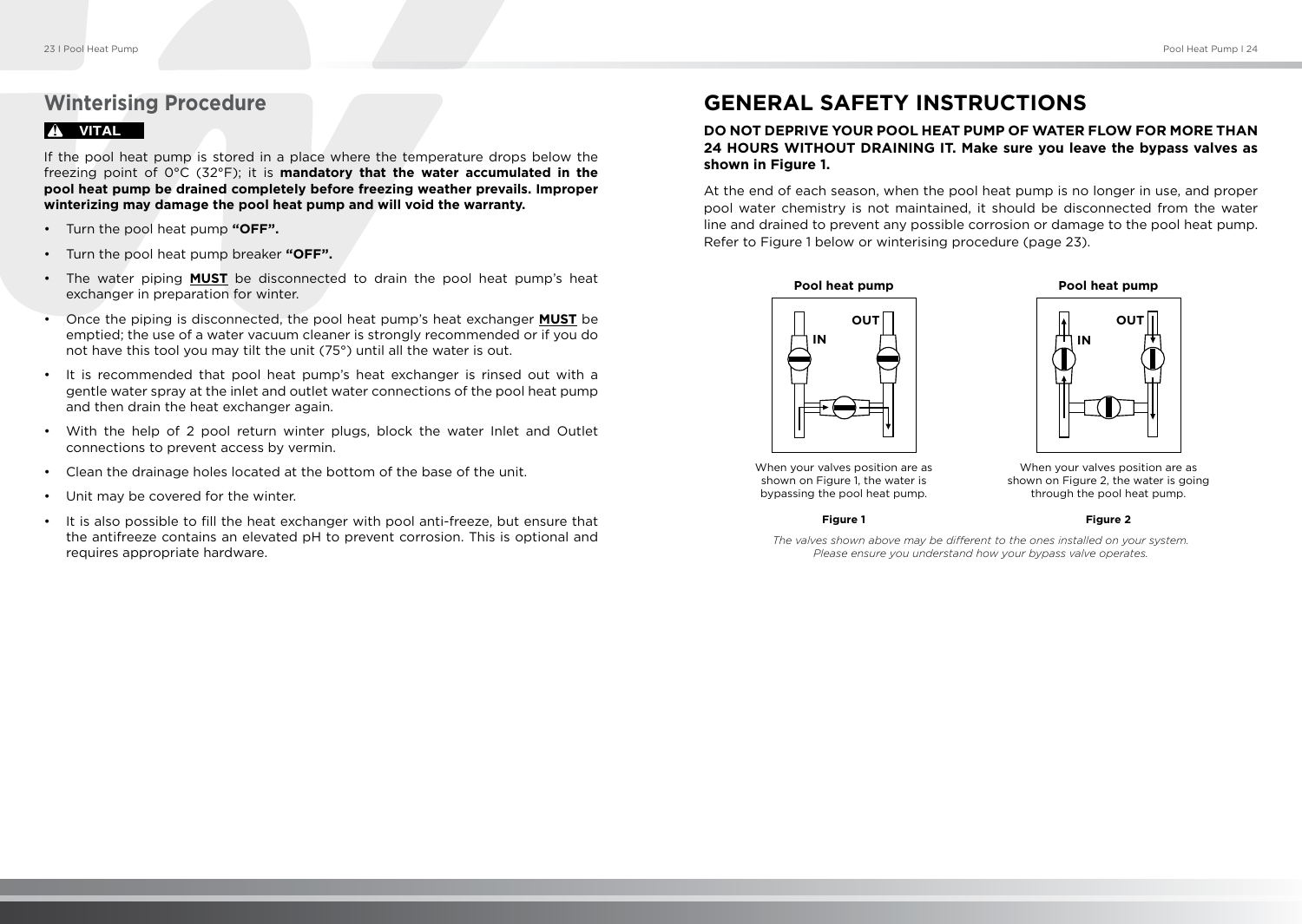# **TROUBLESHOOTING**

Please ensure the unit and any related equipment is installed in accordance with the installation manual. If not, the Waterco warranty will not apply and the customer may be liable for service call charges.

# **Nothing Is Working And The Electronic Control Does Not Operate**

1. Ensure the circuit-breaker has not tripped and/or the fuses have not blown;

**\*\*Take note that only an electrician can verify if the circuit breaker is defective; if this is the case, repairs will not be covered under the warranty.**

2. For three phase models, this situation could occur when phases are not in the appropriate order. The green led light on the front panel will not light up.

Please have a qualified electrician swap over two of the incoming phase wires.

# **Nothing Is Working But The Electronic Control Temperature Displays Digits Or A Code**

- 1. Identify the analyser code that the electronic control displays and refer to the Service Analyser codes section;
- 2. If the electronic control displays digits, make sure that the electronic control is programmed correctly, refer to the Operation of your pool heat pump and reprogram if necessary.

*\*\*Note that this situation could occur when the electrical voltage is not respected as stated on the pool heat pump name plate. This situation is not covered by the manufacturer warranty.*

# **Fan Doesn't Work (the fan blades are not moving)**

- 1. IMPORTANT: For safety, switch OFF the circuit-breaker.
- 2. Try to rotate the fan blades of the fan with a rod to see if the motor is jammed or seized
- 3. If the fan blades do not turn freely leave the unit switched OFF and call for service;
- 4. If the fan blades turn freely switch ON the circuit breaker and the pool heat pump again.

*\*\* Note that your fan motor may have an electrical fault if the blades turn freely when the unit is switched OFF and does not start when the unit is switched ON.*

# **Fan Blades Turn, But Compressor Is Not Functioning**

The pool heat pump has a built in delay timer which prevents the compressor from starting immediately. The delay can be 3 to 5 minutes in duration after the fan blades have turned. Furthermore if the unit is in defrost mode the compressor will not start for 3 to 20 minutes.

- 1. Check that air being discharged from the fan blades is colder than the ambient air. If the air being discharged by the fan blades is colder, it means that the compressor is functioning correctly.
- 2. Turn off the pool heat pump then immediately turn it back on;
- 3. As soon as the fan blades start turning, wait a minimum of 3-5 minutes. The compressor should start up after this time and you will be able to identify a different sound made by the compressor when it starts;
- 4. If the compressor is functioning, but shuts off immediately, consult the following section " Compressor Starts and Stops ".
- 5. If the problem persists, call your local Waterco office for assistance.

## **Compressor Starts And Stops**

- 1. Check that the unit has been installed correctly (refer to installation procedures).
- 2. Check that the water inlet and outlet of the unit have not been connected incorrectly.

## **There Is Water Around The Pool Heat Pump**

It is a normal occurrence for water condensation, to be seen running from the unit base. There will be on average 1 to 1.5 gallons (4 to 6 litres) of condensed water per hour being discharged from the unit base. In order to avoid water accumulation, you may use decorative

rocks around the concrete slab or a basin under the unit. Be sure that clearances around the unit are respected.

To test the unit and confirm you have no pool water leaking from the unit perform the following test which is best performed early in the morning and continuing for the whole day:

- 1. Turn off the pool heat pump from the circuit breaker and the pool pump.
- 2. Open the bypass valve. (refer to drawing on page 5)
- 3. Close the **IN** and **OUT** water valves on the unit.
- 4. Restart the pool pump. The pool heat pump must remain **OFF.**
- 5. When all of the water around the base of the pool heat pump has dried, open the water **IN** and water **OUT** valves on the pool heat pump.
- 6. Close the bypass valve to allow full water flow through the pool heat pump.

If water is now seen running from the outside of the pool heat pump or inside the pool heat pump after a short period of time you should call for service. If no water is seen after a short period of time it would be assumed the water was condensation which is normal.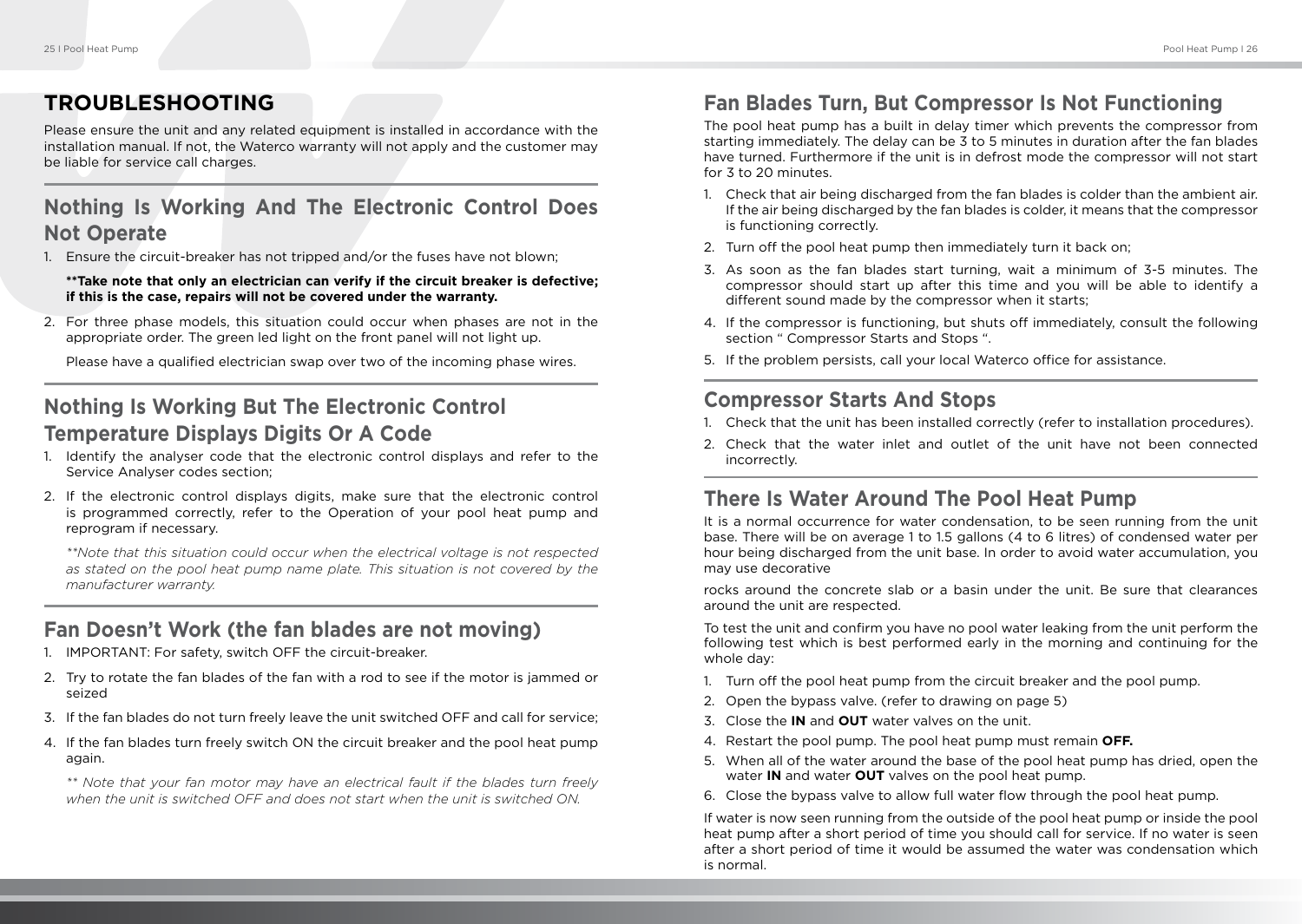# **Pool Heat Pump Has Ice Formed On The Evaporator**

## **Coil**

- 1. **IMPORTANT:** For safety, switch OFF the circuit-breaker.
- 2. Allow the ice to melt and then inspect the evaporator to ensure it is free of debris and leaves.
- 3. If the evaporator is dusty or dirty, clean it with a light spray of water and allow it to dry (do not use high pressure it may damage the evaporator fins).
- 4. When the unit is dry, you may switch it back ON from the circuit breaker.
- 5. Ensure that the clearances around the unit are respected.
- 6. When the unit has been switched ON ensure the fan motor is working (fan blades will be turning) while the compressor is operating.
- 7. If the fan blade does not turn and the compressor is functioning; notify customer service.

*\*\*If the pool heat pump requires service, the owner of the pool heat pump will need to ensure the unit has been switched OFF to allow any ice to melt prior to any technician attending.*

# **Pool Heat Pump Is Functioning, But Does Not Reach The Desired Temperature Setting**

#### **IMPORTANT**

Improper installation may cause this situation and will need to be corrected by the owner.

- 1. Ensure the by-pass valves are in the correct positions to ensure sufficient water flow, insufficient water flow will cause the compressor to shut off early.
- 2. If you have installed a timer or the pool heat pump is equipped with an integrated timer, be sure it is programmed to allow the pool pump to work for sufficient time in order to reach the programmed temperature.
- 3. Ensure the evaporator is cleaned regularly with a light spray of water and allowed to dry before re-starting the pool heat pump to avoid premature ice build up on the evaporator.
- 4. Waterco recommend the use of a solar cover to retain heat in pool water. Pools without covers lose 2 to 3 times more heat than pools with solar covers.
- 5. Make sure the electronic control of your pool heat pump has been programmed correctly;during this test the pool heat pump and water pump must be working continuously (eg; the desired water temperature must be set correctly).
- 6. If the unit continually fails to reach the desired water temperature, we suggest completing the following analysis chart and forwarding it to Waterco in order to avoid unnecessary service fees.

## **Analysis Chart**

| <b>Important:</b> Please record all information<br>for three consecutive days at 12h00 | Day 1 | Day 2 | Day 3 |
|----------------------------------------------------------------------------------------|-------|-------|-------|
|                                                                                        |       |       |       |
|                                                                                        |       |       |       |
| Weather conditions outside (eg: cloudy, sunny or rainy)                                |       |       |       |
| thermometer                                                                            |       |       |       |
| from the electronic control on the pool heat pump                                      |       |       |       |
|                                                                                        |       |       |       |
| <b>Important:</b> Please record all information<br>for three consecutive days at 20h00 | Day 1 | Day 2 | Day 3 |
|                                                                                        |       |       |       |
|                                                                                        |       |       |       |
| Weather conditions outside (eg: cloudy, sunny or rainy)                                |       |       |       |
|                                                                                        |       |       |       |

# **Circuit Breaker Trips**

Pool water temperature ..................................... \*\*use the reading from the electronic control on the pool heat pump

#### **IMPORTANT**

thermometer

If you have purchased a remote control (or other equipment), ensure the equipment is correctly installed. If an operational issue originates from incorrect operation or installation of this equipment, Waterco's warranty will not apply and you will have to pay the cost of the service call.

- 1. The amperage of the circuit breaker AND the electrical wiring must be as the instructions on the pool heat pump name plate, otherwise notify your installer or electrician to correct this problem, as this is not covered under the warranty.
- 2. If the circuit breaker and electrical wiring are as stated, make sure the drains, located on each side of the base of the pool heat pump are not obstructed.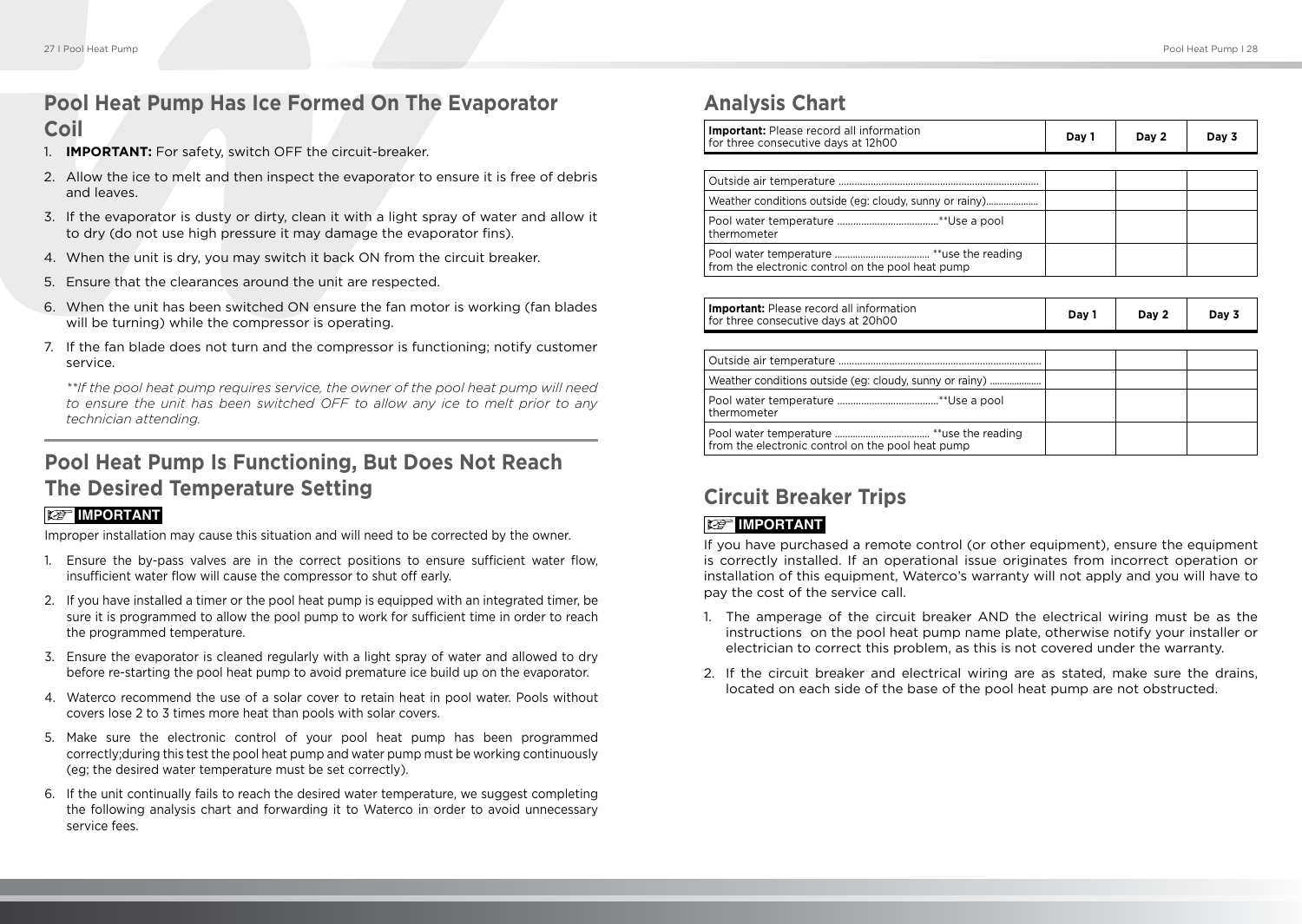## **The Pool Heat Pump Is Noisy**

- 1. Check the pool heat pump is level and on a solid base to prevent any vibrations issues.
- 2. Ensure the noise is coming from the pool heat pump, not from other equipment which will not be covered by the warranty (for example: noise coming from the bypass valve, pool pump, etc);
- 3. An improper installation may cause this situation it will need to be corrected by the owner.

# **The Temperature Shown On Pool Heat Pump Is Not The Same That Is Shown By The Pool Thermometer**

It is possible to have a temperature variation between the temperature shown on the electronic control temperature display of the pool heat pump and a pool thermometer which may be read from different locations. Please refer to the temperature calibration section in order to adequately recalibrate temperature if required.

- Check that there are no leaks on the pool plumbing (there should be no air leaks in the pipework);

# **Service Analyser Codes (Standard Models)**

Most operating issues will be detected by the electronic control and a code will appear on the temperature display. Ensure the Action / Remedy suggestions are followed prior to booking a service call and avoid unnecessary call out fees. If the code remains on the display after you have followed the Action / Remedy instructions, please contact Waterco.

| Code            | <b>Problem - Action / Remedy</b>                                                                                                                                                        |
|-----------------|-----------------------------------------------------------------------------------------------------------------------------------------------------------------------------------------|
| dPd, oC2, Sc2   | <b>Problem:</b> The air intake temperature defrost probe has a loose<br>connection or is faulty. The probe will need to be checked (defrost<br>probe), and replaced if required.        |
|                 | Action / Remedy: Contact customer service.                                                                                                                                              |
| FLo, FL3<br>nFL | <b>Problem:</b> No water flow, not sufficient water flow through the pool<br>heat pump or the water pressure switch needs to be adjusted or is<br>defective.                            |
|                 | <b>Action / Remedy:</b> If the pool pump is connected to the pool heat<br>pump make sure the electronic control that runs the pool pump and<br>pool heat pump are programmed correctly  |
|                 | If the code is still displayed:                                                                                                                                                         |
|                 | - Make sure the pool pump is switched ON;                                                                                                                                               |
|                 | - Press "SET" or "ON/OFF" depending on the model, to restart the<br>pool heat pump;                                                                                                     |
|                 | - On new installations, ensure the installation instructions were<br>respected;                                                                                                         |
|                 | - Check that the pool water level is correct, that the pool pump<br>is filled with water to the rim and that water is flowing correctly<br>through the pool pump to the pool heat pump; |
|                 | - Check swimming pool and pool pump skimmer baskets and the<br>drain at the bottom of the pool for obstructions;                                                                        |
|                 | - Check the filter cartridges for obstructions (wash or change the<br>cartridges);                                                                                                      |
|                 | - Carry out a backwash for sand filters and ensure they are working<br>correctly;                                                                                                       |
|                 | - Ensure that the bypass valves are in the correct positions so that<br>the water flows adequately;                                                                                     |
|                 | - Ensure vacuum robot or other cleaners are disconnected so that<br>the water flows freely.                                                                                             |
|                 | - Check that there are no leaks on the pool plumbing (there should<br>be no air leaks in the pipework);                                                                                 |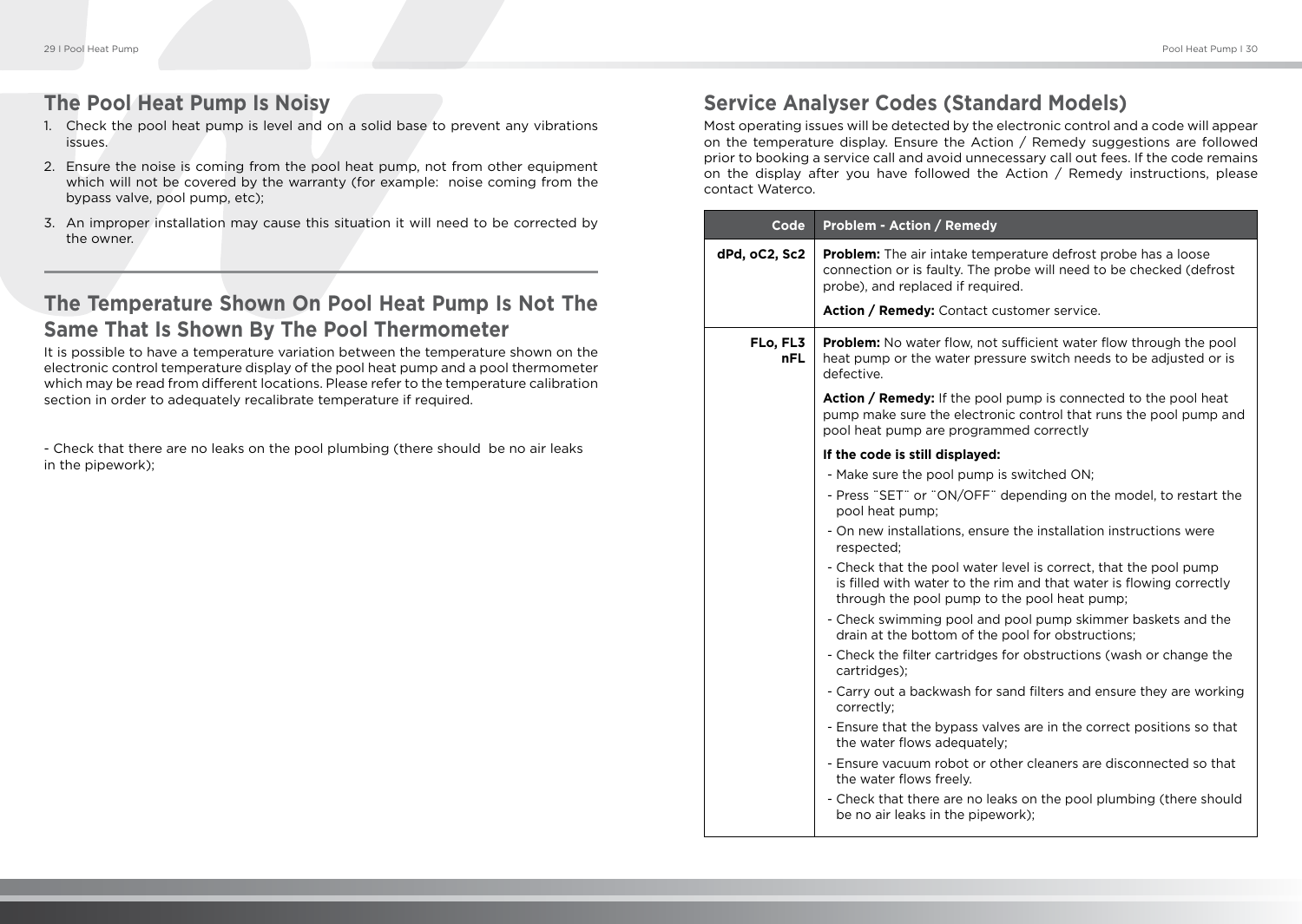| Code                                                                                                                                                                                                                                                                                                                                                                                                                                                                                                                                                                                               | Problem - Action / Remedy                                                                                                                                                                                                                                                                                                                       |                           |                                  | Code                                                                                                                                                                                                                                                                                                                                                                          | Problem - Action / Remedy                                                                                                                                                                                                                                                                                                                                                                                                                                  |                                                                                                                                                 |                                                                  |
|----------------------------------------------------------------------------------------------------------------------------------------------------------------------------------------------------------------------------------------------------------------------------------------------------------------------------------------------------------------------------------------------------------------------------------------------------------------------------------------------------------------------------------------------------------------------------------------------------|-------------------------------------------------------------------------------------------------------------------------------------------------------------------------------------------------------------------------------------------------------------------------------------------------------------------------------------------------|---------------------------|----------------------------------|-------------------------------------------------------------------------------------------------------------------------------------------------------------------------------------------------------------------------------------------------------------------------------------------------------------------------------------------------------------------------------|------------------------------------------------------------------------------------------------------------------------------------------------------------------------------------------------------------------------------------------------------------------------------------------------------------------------------------------------------------------------------------------------------------------------------------------------------------|-------------------------------------------------------------------------------------------------------------------------------------------------|------------------------------------------------------------------|
| FS, DEF, FS4                                                                                                                                                                                                                                                                                                                                                                                                                                                                                                                                                                                       | <b>Problem:</b> Normal defrost cycle. The fan blades are turning, but<br>the compressor has stopped. For Electroheat Ultra and Reversible<br>model, the fan blades do not turn but the compressor runs.                                                                                                                                         |                           |                                  | LP, LP3                                                                                                                                                                                                                                                                                                                                                                       | <b>Problem:</b> Low refrigerant level in the pool heat pump or the low-<br>pressure safety control is defective.                                                                                                                                                                                                                                                                                                                                           |                                                                                                                                                 |                                                                  |
|                                                                                                                                                                                                                                                                                                                                                                                                                                                                                                                                                                                                    | <b>Action / Remedy:</b> Normal during defrost duration.                                                                                                                                                                                                                                                                                         |                           |                                  |                                                                                                                                                                                                                                                                                                                                                                               | Atmospheric conditions as well as the pool water temperature<br>should not be below the minimum operating temperatures as stated<br>below in order to obtain efficiency and avoid codes from appearing<br>on the electronic control temperature display ; these codes are not<br>generally a problem with the pool heat pump at these conditions<br>and is not covered by the warranty.<br>If temperatures are below the minimum temperatures listed below |                                                                                                                                                 |                                                                  |
|                                                                                                                                                                                                                                                                                                                                                                                                                                                                                                                                                                                                    | Atmospheric conditions as well as the pool water temperature<br>should not be below the minimum operating temperatures as stated<br>below in order to obtain efficiency and avoid codes from appearing<br>on the electronic control temperature display; these codes are not<br>generally a problem with the pool heat pump at these conditions |                           |                                  |                                                                                                                                                                                                                                                                                                                                                                               |                                                                                                                                                                                                                                                                                                                                                                                                                                                            |                                                                                                                                                 |                                                                  |
|                                                                                                                                                                                                                                                                                                                                                                                                                                                                                                                                                                                                    | and is not covered under warranty.<br>If temperatures are below the minimum temperatures the pool heat                                                                                                                                                                                                                                          |                           |                                  |                                                                                                                                                                                                                                                                                                                                                                               | the pool heat pump should not be operated and must be switched<br>off.                                                                                                                                                                                                                                                                                                                                                                                     |                                                                                                                                                 |                                                                  |
|                                                                                                                                                                                                                                                                                                                                                                                                                                                                                                                                                                                                    | pump should not be operated and must be switched off.<br>For Electroheat and Reversible (XLR) units, they will automatically<br>stop without human intervention.                                                                                                                                                                                |                           |                                  |                                                                                                                                                                                                                                                                                                                                                                               | <b>Model</b>                                                                                                                                                                                                                                                                                                                                                                                                                                               | <b>Atmospheric</b><br>conditions<br>must be above                                                                                               | <b>Pool water</b><br>temperature<br>must be above                |
|                                                                                                                                                                                                                                                                                                                                                                                                                                                                                                                                                                                                    |                                                                                                                                                                                                                                                                                                                                                 | Atmospheric               | <b>Pool water</b>                |                                                                                                                                                                                                                                                                                                                                                                               | Electroheat Ultra                                                                                                                                                                                                                                                                                                                                                                                                                                          | 32°F (0°C)                                                                                                                                      | 50°F (10°C)                                                      |
|                                                                                                                                                                                                                                                                                                                                                                                                                                                                                                                                                                                                    | <b>Model</b>                                                                                                                                                                                                                                                                                                                                    | conditions                | temperature                      |                                                                                                                                                                                                                                                                                                                                                                               | Reversible (XLR)                                                                                                                                                                                                                                                                                                                                                                                                                                           | 43°F (6°C)                                                                                                                                      | 65°F (18°C)                                                      |
|                                                                                                                                                                                                                                                                                                                                                                                                                                                                                                                                                                                                    |                                                                                                                                                                                                                                                                                                                                                 | must be above             | must be above                    |                                                                                                                                                                                                                                                                                                                                                                               | All others                                                                                                                                                                                                                                                                                                                                                                                                                                                 | 52°F (11°C)                                                                                                                                     | 65°F (18°C)                                                      |
|                                                                                                                                                                                                                                                                                                                                                                                                                                                                                                                                                                                                    | Electroheat Ultra                                                                                                                                                                                                                                                                                                                               | $32^{\circ}F(0^{\circ}C)$ | $50^{\circ}$ F (10 $^{\circ}$ C) |                                                                                                                                                                                                                                                                                                                                                                               | Action / Remedy:                                                                                                                                                                                                                                                                                                                                                                                                                                           |                                                                                                                                                 |                                                                  |
|                                                                                                                                                                                                                                                                                                                                                                                                                                                                                                                                                                                                    | Reversible (XLR)<br>All others                                                                                                                                                                                                                                                                                                                  | 43°F (6°C)                | 65°F (18°C)                      |                                                                                                                                                                                                                                                                                                                                                                               | - If the LP or LP3 code is shown permanently, press "SET" or "ON/                                                                                                                                                                                                                                                                                                                                                                                          |                                                                                                                                                 | OFF" depending of the model you have before to get to next step; |
| 52°F (11°C)<br>65°F (18°C)<br>For Electroheat model: If the unit carries out 5 consecutives defrost<br>cycles every 15 minutes or less, the pool heat pump is then put into<br>protection mode (FS4). During this mode, the fan blade turns for 30<br>minutes in order to cool the evaporator. The pool heat pump restarts<br>automatically when the external temperature is at: 34°F (1°C).<br>For Reversible (XLR) Model: If the unit performs 4 consecutive<br>cycles (heating and defrost) within 1-hour, the unit goes into<br>protection mode and alternately displays the water temperature |                                                                                                                                                                                                                                                                                                                                                 |                           |                                  | - Ensure the evaporator is clean. If not switch the unit OFF from<br>the circuit breaker (fuse) and use a garden hose to lightly clean<br>pump to avoid premature ice build up on the evaporator.<br>- Ensure installation instructions have been followed. Improper<br>continually going into LP or LP3 mode and the installation will<br>need to be corrected by the owner. |                                                                                                                                                                                                                                                                                                                                                                                                                                                            | the evaporator, then allow it to dry before re-starting the pool heat<br>installation, e.g. no air circulation could lead to the pool heat pump |                                                                  |
|                                                                                                                                                                                                                                                                                                                                                                                                                                                                                                                                                                                                    | and the DEF code. The fan motor runs for 30 minutes to cool the<br>evaporator and then stops. The compressor is always off. The unit<br>restarts automatically when the outside temperature is 43°F (6°C)<br>and more.<br>If the code stays on permanently:                                                                                     |                           |                                  | HP, HP3                                                                                                                                                                                                                                                                                                                                                                       | <b>Problem:</b> Low water circulation in the unit or the high-pressure<br>control is defective. If the HP code is triggered and displayed 3<br>times; this will cause the pool heat pump to shut down automatically.<br>The HP3 code will then appear permanently (except for reversible<br>electronic control with diagnostics).                                                                                                                          |                                                                                                                                                 |                                                                  |
|                                                                                                                                                                                                                                                                                                                                                                                                                                                                                                                                                                                                    | - Ensure the evaporator is clean. If not switch the unit OFF from the                                                                                                                                                                                                                                                                           |                           |                                  |                                                                                                                                                                                                                                                                                                                                                                               | Note: The pool pump will stop functioning only if the internal time                                                                                                                                                                                                                                                                                                                                                                                        |                                                                                                                                                 |                                                                  |
| circuit breaker (fuse) and use a garden hose to lightly clean the<br>evaporator, then allow it to dry before re-starting the pool heat<br>pump to avoid premature ice build up on the evaporator.<br>- Ensure installation instructions have been followed, Improper<br>installation, e.g. no air circulation could lead to the pool heat pump<br>continually going into defrost mode and the installation will need<br>to be corrected by the owner.                                                                                                                                              |                                                                                                                                                                                                                                                                                                                                                 |                           |                                  |                                                                                                                                                                                                                                                                                                                                                                               | delay of the pool heat pump is being used.<br><b>IMPORTANT:</b> When the code HP3 is permanently displayed, before<br>performing the steps below, please press the "SET" button for the<br>electronic control Multi Function and "ON / OFF" for the electronic<br>control with diagnostics and the reversible electronic control with<br>diagnostics (XLR) and electronic control with diagnostics.                                                        |                                                                                                                                                 |                                                                  |